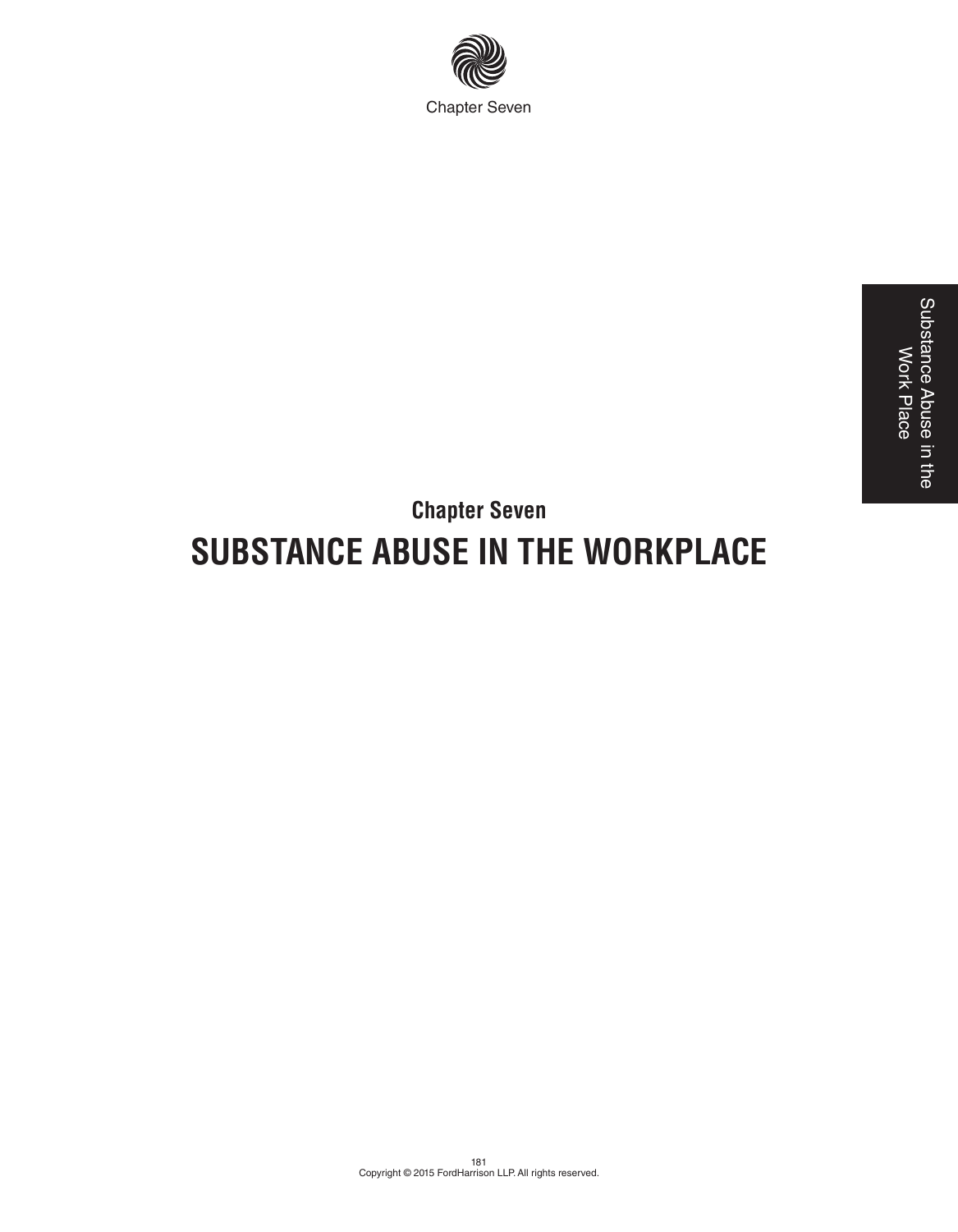

# **SUBSTANCE ABUSE IN THE WORKPLACE**

## **Table of Contents**

| I.                                                                                     |                                                                                                                                                                                                         |  |
|----------------------------------------------------------------------------------------|---------------------------------------------------------------------------------------------------------------------------------------------------------------------------------------------------------|--|
| Ш.                                                                                     | DRUG-FREE WORKPLACE REQUIREMENTS FOR FEDERAL CONTRACTORS 185                                                                                                                                            |  |
| III.<br>Α.<br>B.<br>C.<br>D.<br>Е.<br>E.<br>G.<br>Η.<br>I.                             | DEPARTMENT OF TRANSPORTATION (DOT) REGULATIONS. 186<br>No Private Right of Action Under DOT Drug Testing Regulations 190                                                                                |  |
| IV.<br>Α.<br>B.<br>C.<br>D.<br>Е.                                                      | DRUG TESTING CONSIDERATIONS FOR THE UNIONIZED EMPLOYER:<br>COLLECTIVE BARGAINING AGREEMENTS AND THE DUTY TO BARGAIN 190<br>No Violation of Public Policy to Reinstate Employees Who Fail Drug Tests 190 |  |
| V.<br>Α.<br>B.<br>C.<br>D.<br>Е.<br>F.<br>G.<br>Η.<br>I.<br>J.<br>Κ.<br>L.<br>M.<br>N. | LEGAL CONSIDERATIONS FOR ALL EMPLOYERS 191                                                                                                                                                              |  |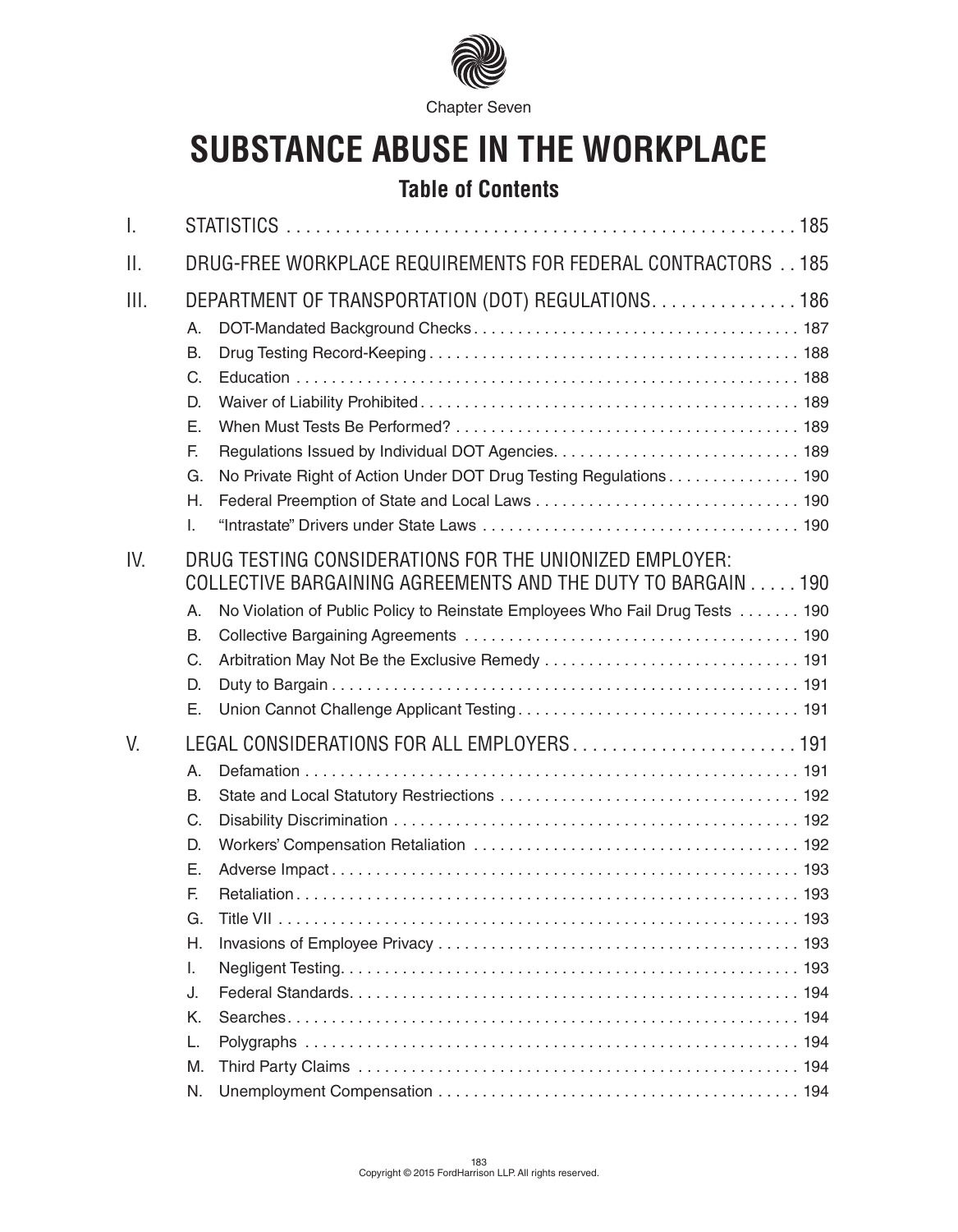

|       | O.<br>Р.<br>Q.                                                 |                                                                                                                                                                                                                                                                                                                                          |  |
|-------|----------------------------------------------------------------|------------------------------------------------------------------------------------------------------------------------------------------------------------------------------------------------------------------------------------------------------------------------------------------------------------------------------------------|--|
| VI.   | Α.<br>B.                                                       |                                                                                                                                                                                                                                                                                                                                          |  |
| VII.  | Α.<br>B.<br>C.                                                 | CONSTITUTIONAL CONCERNS: PUBLIC EMPLOYERS AND PRIVATE<br>EMPLOYERS CONDUCTING GOVERNMENT-MANDATED TESTING 196                                                                                                                                                                                                                            |  |
|       | D.<br>Е.<br>F.<br>G.<br>Η.<br>I.                               | Periodic Testing as Part of a Routine Medical Examination  198                                                                                                                                                                                                                                                                           |  |
| VIII. | Α.<br>B.<br>C.<br>D.<br>Ε.<br>F.<br>G.<br>Η.<br>I.<br>J.<br>Κ. | PRACTICAL CONSIDERATIONS IN ESTABLISHING A TESTING PROGRAM 199<br>Determine General Approach Regarding Substance Abuse 199<br>Drug Tests as Part of the Applicant Screening Process  199<br>Should an Employee Be Discharged Based on a Positive Test Result? 200<br>Reporting Illegal Employee Drug Use to a Law Enforcement Agency 200 |  |
| IX.   | Α.<br>В.<br>C.                                                 | IMPACT OF LAWS PERMITTING RECREATIONAL OR MEDICAL                                                                                                                                                                                                                                                                                        |  |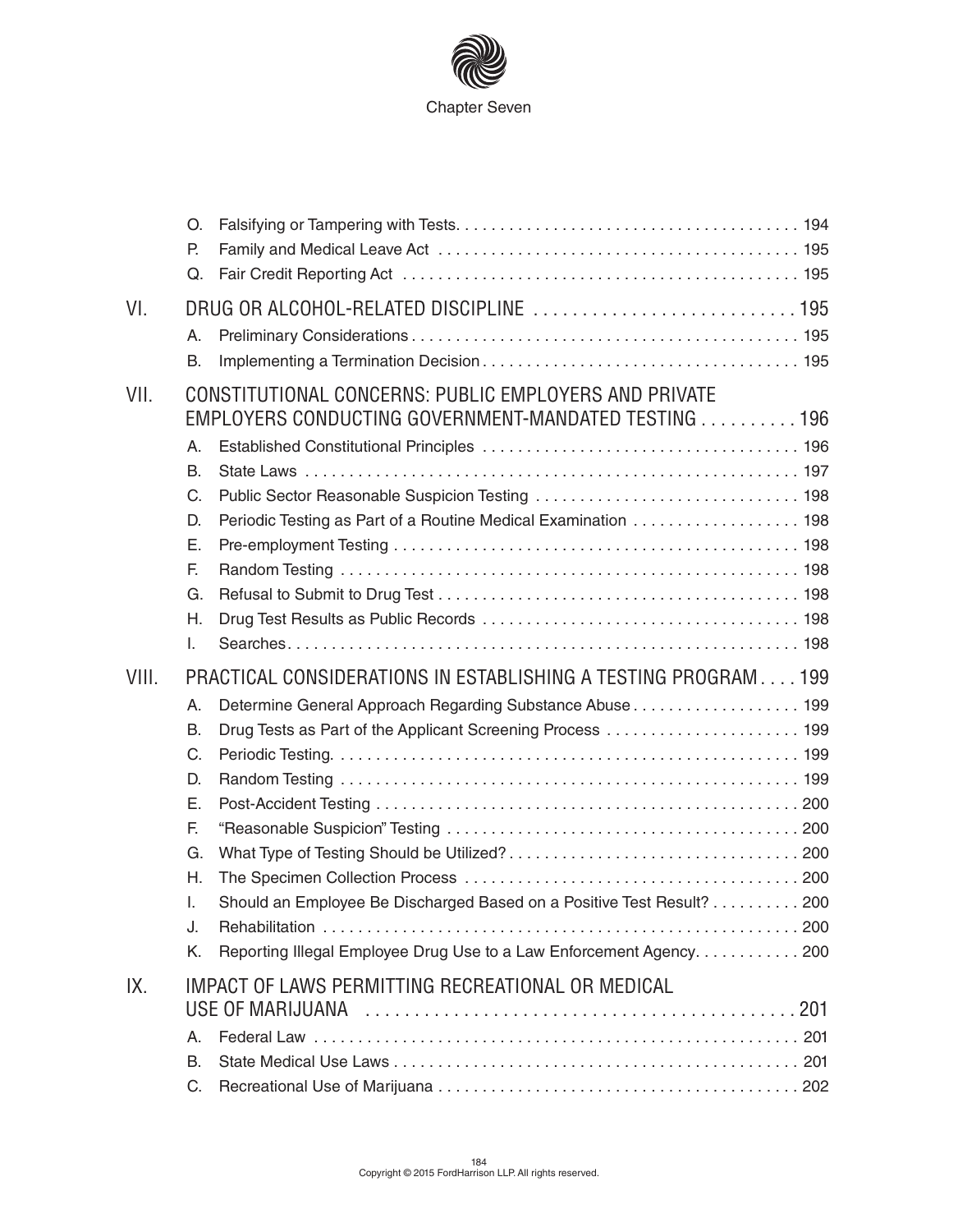

## **SUBSTANCE ABUSE IN THE WORKPLACE**

*J. Dylan King,* dking@fordharrison.com*, Chapter Editor*

## **I. STATISTICS**

Recently released reports by Substance Abuse and Mental Health Services Administration (SAMHSA), show that even though most employers have some type of program or policy addressing substance abuse disorders, many of the 10.8 million employees with these problems may not be receiving help. *See* Reports highlight the importance of workplace programs for addressing substance use disorders, SAM-SHA News Release (Aug. 28, 2014), http://www.samhsa.gov/newsroom/advisories/1408273228.aspx. This article analyzes SAMSHA's report, Workplace Policies and Programs Concerning Alcohol and Drug Use, which is available at: http://samhsa.gov/data/2K14/NSDUH169/sr169-workplace-policies-2014.htm, and 10.8 Million Full-Time Workers Have a Substance Use Disorder, which is available at: http://samhsa. gov/data/spotlight/spot132-adult-workers-2014.pdf. The article notes that 9.5 percent of the nation's fulltime workforce currently uses illicit substances. The report indicates that 81.4 percent of full-time workers aged 18-64 reported working for an employer with a written policy about alcohol and drug use. It also found that 59.5 percent of these full-time workers had access to employee assistance programs at work and that 44.7 percent had received educational materials about substance use from their employer. In order to engage individuals with risky or unhealthy substance use, SAMHSA promotes the use of screening, brief intervention, and referral to treatment (SBIRT) in a wide variety of clinical settings. Employee Assistance Programs, occupational health clinicians and clinics, and primary care programs can assist individuals who engage in high-risk substance use by employing appropriate SBIRT strategies. *Id.*

Employers are well aware that illicit drug use and alcohol abuse can be costly in the workplace. Drugfree workplace programs can be powerful tools in spreading prevention messages and intervening early with those who have already begun to use drugs. For many individuals, especially those who may deny that their use of drugs is problematic, workplace-based programs can be a critical step along the road to treatment and recovery. Every workforce is different, and drug-free workplace programs should be tailored to match a company's individual needs. Good programs generally include five elements:

- A written drug-free workplace policy that explains why the policy is enacted and provides a clear description of prohibited behaviors, as well as an explanation of the consequences for violating the policy.
- Supervisor training that ensures managers understand the workplace policy and provides information on how to recognize employees who have performance problems that may be related to substance abuse. It should also explain how to refer employees to professional help.
- Employee education programs that provide information on company policy, how to comply with the policy, the consequences of violations, and general information on the dangers of substance abuse.
- Employee assistance programs that help prevent, identify, and resolve issues relating to substance abuse. These programs can include counseling and referral to professional help, which can be an alternative to dismissal.
- Drug testing that deters and detects drug use and provides concrete evidence for intervention.

## **II. DRUG-FREE WORKPLACE REQUIREMENTS FOR FEDERAL CONTRACTORS**

To be eligible for the award of a federal contract for the procurement of property or services at a value greater than the simplified acquisition threshold (\$100,000) (other than a contract for the procurement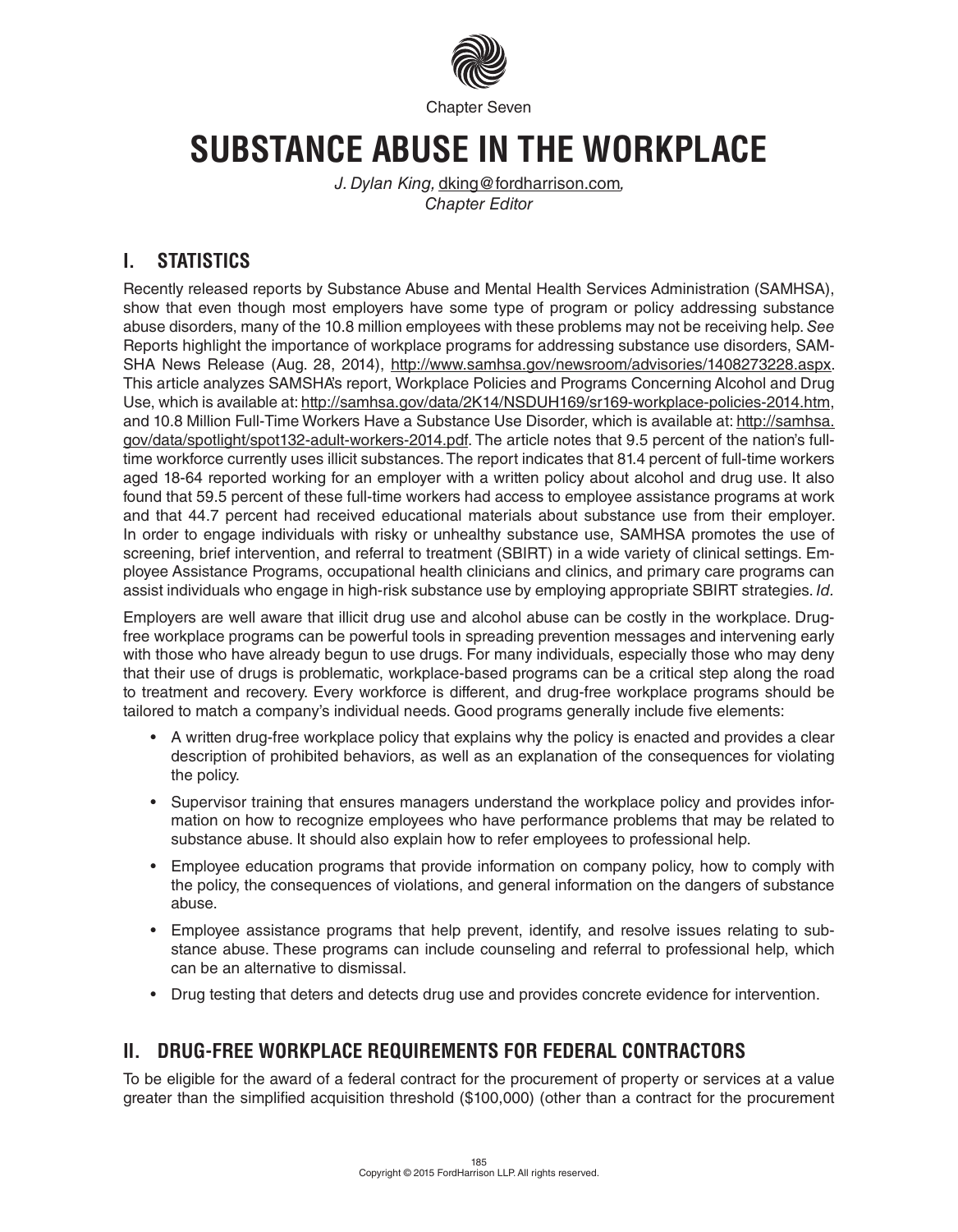

of commercial items) an entity must agree to provide a drug-free workplace. *See* 41 U.S.C. § 8102. This law requires contractors to publish and provide to all employees a statement notifying employees that the manufacture, distribution, possession or use, etc., of a controlled substance is prohibited in the workplace and specifying the actions that will be taken against employees for violation of this prohibition. *Id.* This statement must also notify employees that as a condition of employment on the contract, the employee must abide by the terms of the statement and notify the employer of any criminal drug statute conviction for a violation occurring in the workplace no later than five days after the conviction. Additionally, the contractor must establish a drug-free awareness program to inform employees about the dangers of drug abuse, the employer's drug-free workplace policy, available drug counseling, rehabilitation, and employee assistance programs, and the penalties that may be imposed on employees for drug abuse violations. The law further requires the contractor to notify the contracting agency within 10 days after receiving notice from an employee of a conviction of a criminal drug statute (as discussed above). Additionally, within 30 days after receiving notice from an employee of the conviction of a criminal drug statute, the employer must take an appropriate sanction against the employee (up to and including termination) or require the employee to satisfactorily participate in an approved drug abuse assistance or rehabilitation program. *See* 41 U.S.C. § 8104. The contractor also must make a good faith effort to continue to maintain a drug-free workplace through implementation of these requirements.

The contractor may be subject to suspension of payment, termination of the contract, or suspension or debarment from the federal procurement process if it fails to comply with these requirements or if the number of the contractor's employees who have been convicted of violations of criminal drug statutes for violations occurring in the workplace indicates that the contractor has failed to make a good faith effort to provide a drug-free workplace. 41 U.S.C. § 8102.

Drug-free workplace requirements for federal grant recipients are located at 41 U.S.C. § 8103.

While the requirements discussed above do not apply to private employers, such employers may be subject to state drug-testing laws or programs. Additionally, some municipalities and cities regulate drug testing. Employers should check the applicable state law and any municipal ordinances or administrative regulations.

## **III. DEPARTMENT OF TRANSPORTATION (DOT) REGULATIONS**

The Omnibus Transportation Employee Testing Act of 1991 requires drug and alcohol testing of safetysensitive transportation employees in aviation, trucking, railroads, mass transit, pipelines, and other transportation industries. 49 C.F.R. Part 40 ("Part 40") is a DOT-wide regulation that states how to conduct testing and how to return employees to safety-sensitive positions. Individual DOT agency regulations state who is subject to testing, as well as when and in what situations testing is required for a particular transportation industry. The DOT has a tool to help companies determine whether they are covered by the DOT drug testing rules. *See* "Am I Covered?" available at: http://www.dot.gov/ost/dapc/ odapc/v3\_slide0001.htm.

Part 40 covers all transportation employers, safety-sensitive transportation employees, and service agents. The DOT's Office of Drug & Alcohol Policy & Compliance (ODAPC) publishes, implements, and provides interpretations of the regulations. Information on the ODAPC and the DOT's drug and alcohol testing requirements is available at http://www.dot.gov/odapc/. An employer's guide to DOT drug and alcohol testing requirements is available at http://www.dot.gov/odapc/employer\_handbook.

DOT regulations require employees be tested for five categories of drugs: (A) marijuana; (B) cocaine; (C) amphetamines (including methamphetamine and methylenedioxymethamphetamine (MDMA) (commonly known as "ecstasy"); (D) opiates (including codeine, morphine, and heroin); and (E) phencyclidine (PCP). The DOL has issued a "Medical" Marijuana Notice, stating that the DOT's Drug and Alcohol Testing Regulation, 49 C.F.R. Part 40, at 40.151(e), does not authorize "medical marijuana" under a state law to be a valid medical explanation for a transportation employee's positive drug test. "DOT Office of Drug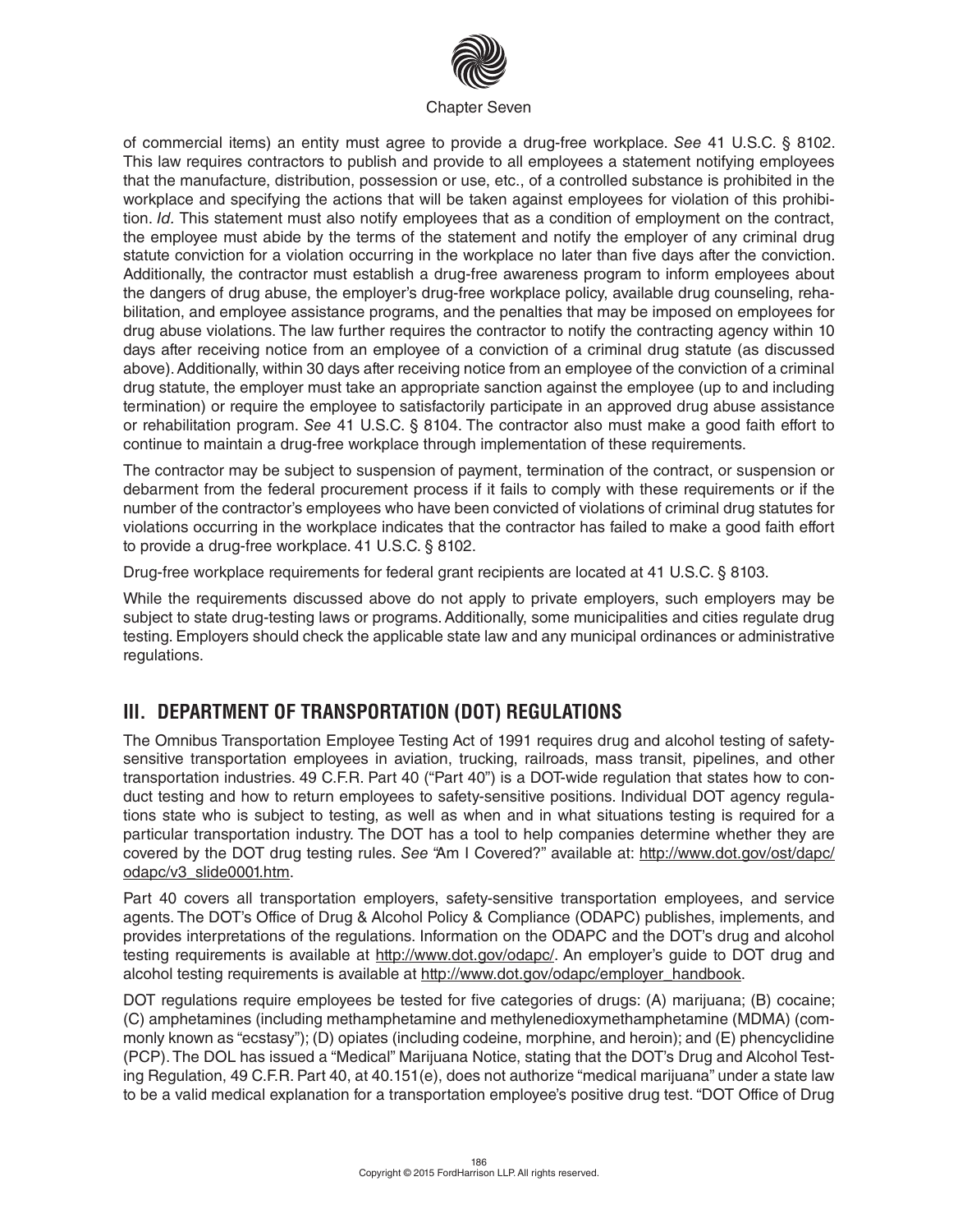

and Alcohol Policy and Compliance Notice," http://www.dot.gov/odapc/medical-marijuana-notice (February 22, 2013). The Notice cites 49 C.F.R. § 40.151, which states that a Medical Review Officer (MRO) must not verify a test negative based on "information that a physician recommended that the employee use a drug listed in Schedule I of the Controlled Substances Act. (e.g., under a state law that purports to authorize such recommendations, such as the 'medical marijuana' laws that some states have adopted.)." Thus, the Notice states, "It remains unacceptable for any safety sensitive employee subject to drug testing under the Department of Transportation's drug testing regulations to use marijuana." The DOT also has issued a Notice stating that state initiatives authorizing recreational use of marijuana have no bearing on the DOT's regulated drug testing program. *See* "DOT 'Recreational' Marijuana Notice," http://www.dot.gov/odapc/dot-recreational-marijuana-notice (May 27, 2014).

DOT drug and alcohol tests must be kept completely separate from any non-DOT tests. 49 C.F.R. § 40.13. According to the DOT regulations, DOT tests must take priority over non-DOT tests and must be conducted and completed before any non-DOT test is begun. *Id.* The sample used for the DOT test must not be tested for anything other than what is permitted under the DOT drug and alcohol testing regulations, unless the testing is conducted as part of a physical examination required by DOT regulations. *Id.*

**A. DOT-Mandated Background Checks.** Employers subject to Part 40 must check an individual's DOT drug and alcohol testing history before hiring or transferring the person to a safety-sensitive position. 49 C.F.R. § 40.25. Generally, employers must check with any DOT-regulated company that employed the person during the prior two years. However, employers covered by the Federal Motor Carrier Safety Administration (FMCSA) regulations must conduct a three-year check for drivers. Employers seeking pilot information under the Pilot Records Improvement Act (PRIA) must seek records for the prior five years. Employers covered by the Federal Railroad Administration (FRA) must conduct a five-year check for locomotive engineers.

Employers must obtain the employee's written consent before conducting the background check. 49 C.F.R. § 40.25. The consent must be a specific release authorizing the new employer to receive testing information from a specific current or former employer about a specific employee. It cannot be a "blanket" release and cannot be part of another DOT requirement, such as motor vehicle check, credit history or criminal background check. *See* U.S. Department of Transportation, *What Employers Need to Know About DOT Drug and Alcohol Testing,* http://www.dot.gov/odapc/employer\_handbook. If the employee refuses to provide written consent for the drug and alcohol testing check, the employer must not permit the employee to perform safety-sensitive functions. 49 C.F.R. § 40.25.

Employers must request the following information from the employee's prior DOT-regulated employers:

- **1.** Alcohol tests with a result of 0.04 or higher alcohol concentration;
- **2.** Verified positive drug tests;
- **3.** Refusals to be tested (including verified adulterated or substituted drug test results);
- **4.** Other violations of DOT agency drug and alcohol testing regulations;
- **5.** Information from previous employers of a DOT drug and alcohol rule violation; and

**6.** With respect to any employee who violated a DOT drug and alcohol regulation, documentation of the employee's successful completion of DOT return-to-duty requirements (including follow-up tests). If the previous employer does not have information about the return-to-duty process (e.g., an employer who did not hire an employee who tested positive on a pre-employment test), the employer requesting the information must seek to obtain this information from the employee.

49 C.F.R. § 40.25. A sample form is available as Appendix E to the DOT guide, *What Employers Need to Know About DOT Drug and Alcohol Testing [Guidance and Best Practices],* http://www. dot.gov/odapc/employer\_handbook.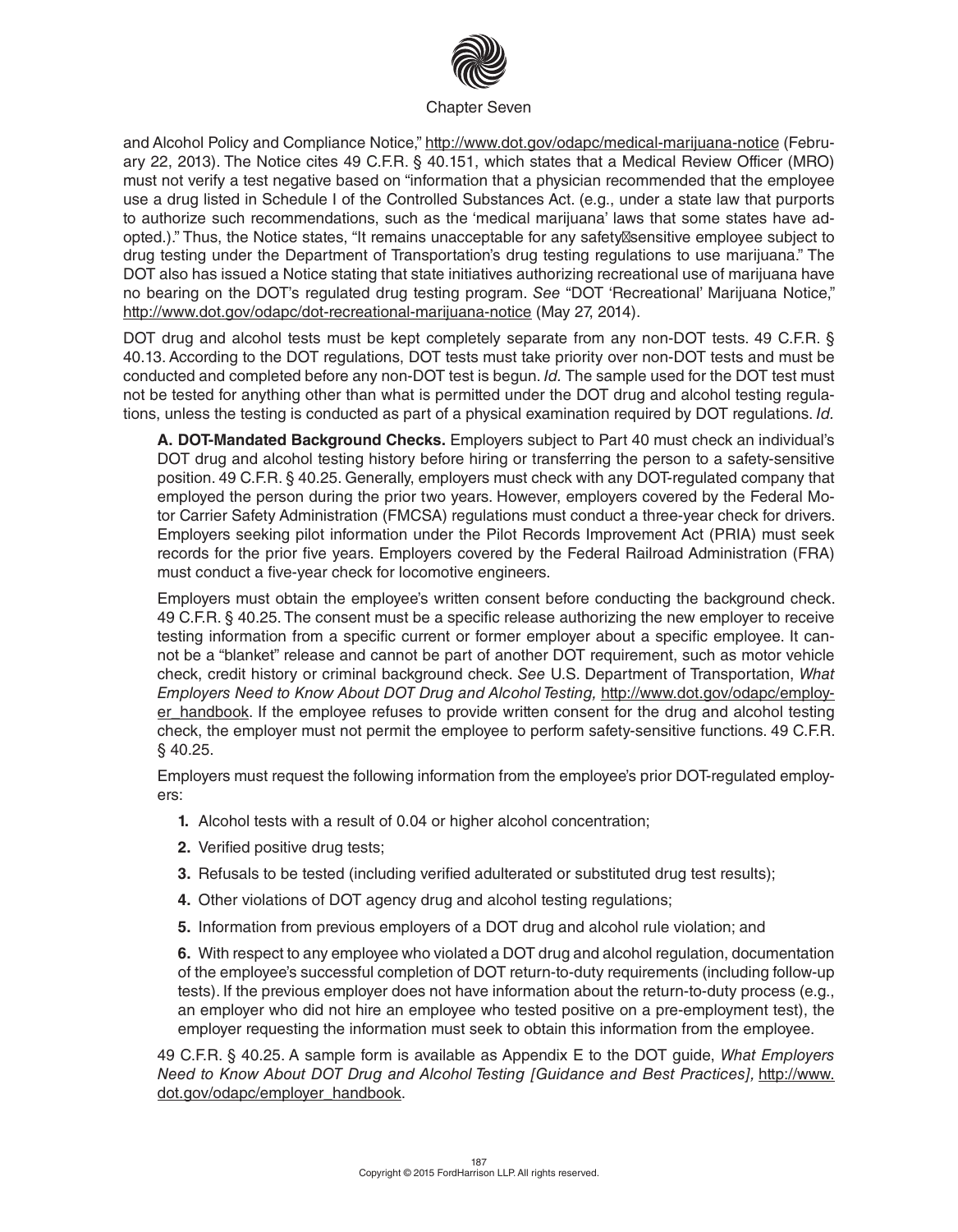

If feasible, the employer must obtain and review this information before the employee first performs safety-sensitive functions. If this is not feasible, the employer must obtain and review the information as soon as possible. However, the employee must not be permitted to perform safety-sensitive functions after 30 days from the date on which the employee first performed safety-sensitive functions, unless the employer has obtained, or made and documented a good faith effort to obtain, this information. *Id.* If the employer obtains information that the employee has violated a DOT agency drug and alcohol regulation, it must not use the employee to perform safety-sensitive functions unless it also obtains information that the employee has subsequently complied with the return-to-duty requirements of the DOT regulations.

The requesting employer must provide the written consent discussed above for the release of the information to the employer from whom the information is sought. *Id.* The previous employer must maintain a written record of the information released, including the date, the party to whom it was released, and a summary of the information provided. *Id.* Employers from whom this information is requested must, after reviewing the employee's specific written consent, immediately release the requested information to the employer making the inquiry. *Id.* The employer requesting the information must maintain a confidential written record of the information received or the good faith effort made to obtain the information. *Id.* The employer must retain this information for three years from the date of the employee's first performance of safety-sensitive duties. *Id.*

The employer must also ask the employee whether he or she has tested positive, or refused to test, on any pre-employment drug or alcohol test administered by an employer to which the employee applied for, but did not obtain, safety-sensitive transportation work covered by DOT agency drug and alcohol testing rules during the past two years. If the employee admits that he or she had a positive test or a refusal to test, the employer must not use the employee to perform safety-sensitive functions until and unless the employee documents successful completion of the return-to-duty process set forth in the DOT regulations. *Id.*

**B. Drug Testing Record-Keeping.** Employers must comply with Part 40 record-keeping requirements as well as applicable specific agency requirements. Under Part 40, employers must keep the following records for five years:

- **1.** records of alcohol test results indicating an alcohol concentration of 0.02 or greater;
- **2.** records of verified positive drug test results;

**3.** documentation of refusals to take required alcohol and/or drug tests (including substituted or adulterated drug test results);

- **4.** substance abuse professional (SAP) reports; and
- **5.** all follow-up tests and schedules for follow-up tests.

49 C.F.R. § 40.333. Aviation employers must keep commercial pilot positive, negative, and refusal to test records for five years because of the PRIA and must keep employee dispute records. As noted above, employers must keep records of information regarding employee drug and alcohol tests obtained from prior employers for three years. *Id.* Additionally, the employer must keep records of the inspection, maintenance, and calibration of Evidential Breath Testing devices (EBTs) and records related to the alcohol and drug collection process for two years. The employer must keep records of negative and cancelled drug test results and alcohol test results with a concentration of less than 0.02 for one year. 49 C.F.R. § 40.333. Specific DOT agencies may impose additional record-keeping requirements.

**C. Education.** Employers must provide employees who perform safety sensitive functions materials that explain DOT requirements and must document that they received this information. In addition, supervisors must receive two hours of training (one hour on alcohol abuse, one hour regarding controlled substances). Employers must also follow agency-specific rules for employee and supervisor education and training.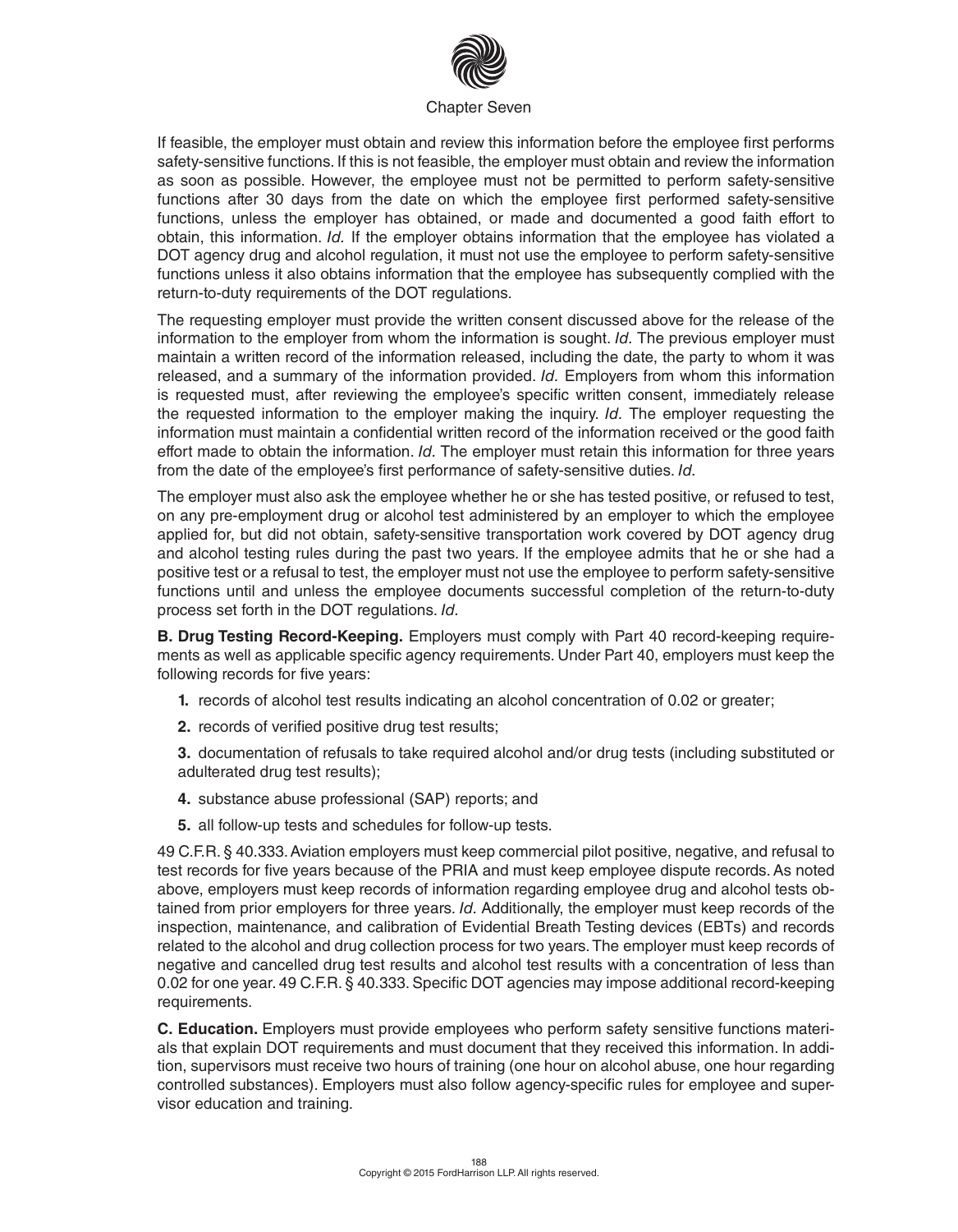

**D. Waiver of Liability Prohibited.** An employer must not require an employee to sign a waiver of liability, consent, release or indemnification agreement with respect to any part of the drug or alcohol testing process covered by Part 40 (including, but not limited to, collections, laboratory testing, MRO and SAP services). 49 C.F.R. § 40.27.

**E. When Must Tests Be Performed?** The various agencies under the DOT specify when testing must be conducted. Employers should consult the specific applicable agency regulation for more information.

**F. Regulations Issued by Individual DOT Agencies.** Each DOT agency has specific drug and alcohol testing regulations that state the agency's prohibitions on drug and alcohol use, who is subject to the regulations, what testing is authorized, when testing is authorized, and the consequences of non-compliance. The agencies require covered employers to have written policies that explain their drug and alcohol programs and must make these policies available to their employees. A list of the various DOT agencies' drug and alcohol testing related information is available at http:// www.dot.gov/ost/dapc/oamanagers.html. The random drug and alcohol test rates for DOT agencies are also available on this web site.

**1. The Federal Aviation Administration (FAA)**. The Drug and Abatement Division of the FAA develops and implements regulations for DOT/FAA drug and alcohol testing. The FAA's regulations are located at 14 C.F.R. Part 120. As noted above, the DOT's regulations are located at 49 C.F.R. Part 40. Information on the FAA's drug and alcohol testing requirements is available at: http://www.faa.gov/about/office\_org/headquarters\_offices/avs/offices/aam/drug\_alcohol/.

Note that the FAA regulations require drug and alcohol testing of all covered employees (those in any of eight listed "safety sensitive" functions) of air carriers, including contractors and subcontractors at any tier (including noncertificated repair subcontractors). *See Aeronautical Repair Station Ass'n v. FAA,* 494 F.3d 161 (D.C. Cir. 2007) (upholding FAA regulations that include covered employees of contractors and subcontractors).

**2. The Federal Motor Carrier Safety Administration (FMCSA)**. FMCSA regulations apply to carriers and commercial drivers' license holders and are located at 49 C.F.R. Part 382. The agency's web site has more information on its drug and alcohol testing requirements at: http:// www.fmcsa.dot.gov/rules-regulations/topics/drug/drug.htm.

**3. The Federal Railroad Administration (FRA)**. FRA regulations apply to all employers and employees working in the railroad industry and are located at 49 C.F.R. Part 219. The FRA's web site, http://www.fra.dot.gov/Page/P0345, has more information about the agency's drug and alcohol testing requirements.

**4. The Federal Transit Administration (FTA)**. FTA regulations apply to employers and employees working in the mass transit industry and are located at 49 C.F.R. Part 655. The FTA's web site has more information on the agency's drug and alcohol testing requirements at: http://transitsafety.volpe.dot.gov/DrugAndAlcohol/Default.aspx.

**5. The Pipeline and Hazardous Materials Safety Administration (PHMSA).** PHMSA conducts drug and alcohol testing of transporters of hazardous materials in order to deter and detect illegal drug use and alcohol misuse in the pipeline industry. PHMSA regulations, located at 49 C.F.R. Part 199, require operators to conduct drug and alcohol testing of covered employees who perform operation, maintenance, or emergency response functions regulated by 49 C.F.R. Parts 192, 193 or 195. The PHMSA web site provides more information about the agency's drug and alcohol testing requirements at: http://www.phmsa.dot.gov/drug.

**6. The U.S. Coast Guard (USCG) (Now Part of Homeland Security)**. USCG regulations cover employers and employees operating commercial vessels and are located at 46 C.F.R. Parts 4 and 16. Information on the Coast Guard's drug and alcohol testing requirements is available on the agency's web site at: http://homeport.uscg.mil/mycg/portal/ep/home.do (click on the "investigations" tab).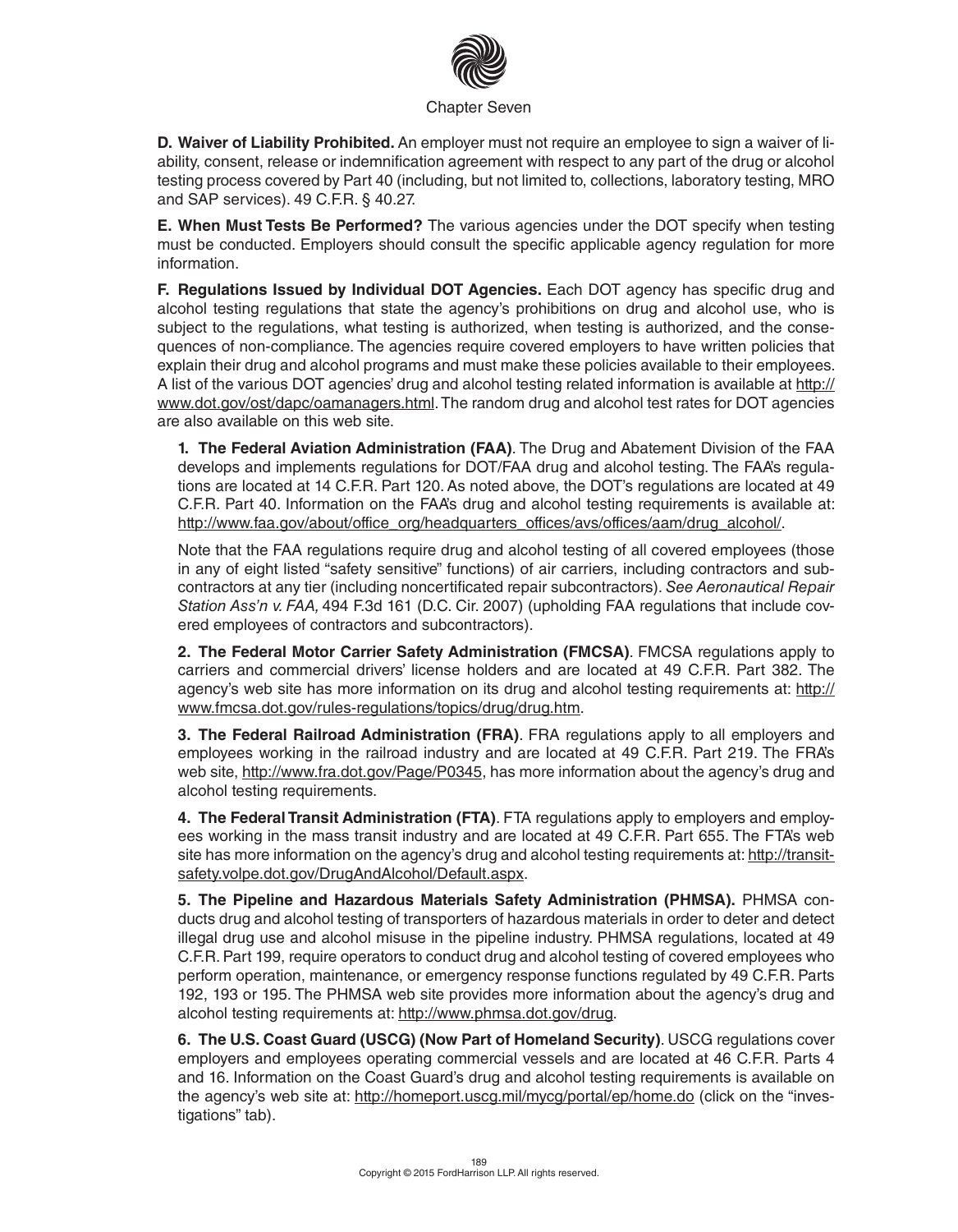

**G. No Private Right of Action Under DOT Drug Testing Regulations.** Courts have held that Congress did not give employees a private right of action under DOT drug testing regulations. *See, e.g., Brooks v. AAA Cooper Transp*., 781 F. Supp. 2d 472, 488 (S.D. Tex. 2011) (citing *Parry v. Mohawk Motors of Mich., Inc.*, 236 F.3d 299, 308 (6th Cir. 2000); *Mission Petroleum Carriers, Inc. v. Solomo*n, 106 S.W.3d 705, 713 (Tex. 2003)). In *Brooks*, the court noted, "courts have similarly refused to impose a common-law tort duty requiring an employer's agent to comply with DOT protocol when the agent collects samples for drug testing." *Id*. (*citing Solomon*, 106 S.W.3d at 712).

**H. Federal Preemption of State and Local Laws.** The DOT regulations take precedence and preempt state and local laws that are in conflict with them, with few exceptions. Preemption is necessary because federal law may impose testing requirements not permitted by state law. *See O'Brien v. Massachusetts Bay Transp. Auth.*, 162 F.3d 40 (1st Cir. 1998) (stating in a case where a local agency received a federal grant that required DOT drug and alcohol testing, "as long as a state receives federal funds for a particular purpose, its law, if contrary to conditions attached to the funds, must give way to federal law").

**I. "Intrastate" Drivers Under State Laws.** Some state statutes make the federal DOT drug and alcohol testing regulations applicable to intrastate drivers who drive vehicles with certain gross weight ratings within the state. Because these laws may exclude portions of the DOT requirements, they should be reviewed carefully.

## **IV. DRUG TESTING CONSIDERATIONS FOR THE UNIONIZED EMPLOYER: COLLECTIVE BARGAINING AGREEMENTS AND THE DUTY TO BARGAIN**

**A. No Violation of Public Policy to Reinstate Employees Who Fail Drug Tests.** In *Eastern Associated Coal Corp. v. United Mine Workers of America, Dist. 17*, 531 U.S. 57 (2000), the U.S. Supreme Court held that public policy considerations do not require courts to refuse to enforce an arbitrator's award reinstating an employee who was discharged for testing positive for drugs. In *Eastern*, the employee was a truck driver who twice tested positive for marijuana and was reinstated by the arbitrator. The company sued to overturn the arbitrator's award on the grounds that it violated public policy against permitting employees who test positive for drugs to operate dangerous machinery. The Supreme Court held that the Transportation Employee Testing Act of 1991 and DOT's implementing regulations emphasize rehabilitation and that the arbitrator's award was consistent with DOT rules requiring completion of substance abuse treatment before returning to work and with the Act. *See also S. Cal. Gas Co. v. Util. Workers Union, Local 132,* 265 F.3d 787 (9th Cir. 2001) (affirming arbitrator's decision reinstating two employees who failed random drug tests because the MRO who reviewed the tests was not a physician as required by regulations mandating pipeline companies conduct drug testing; the court held that the arbitrator's decision drew its essence from the collective bargaining agreement because the CBA required that an employee fail a drug test given in accordance with DOT procedures in order to be subject to discipline. Additionally, the court held that there is no explicit and well-defined public policy prohibiting the reinstatement of two employees whose drug tests did not comport with DOT regulations.); *Matter of Local 333, United Marine Div., Int'l Longshoremans' Ass'n v. New York City Dept. of Transp.,* 35 A.D.3d 211, 826 N.Y.S.2d 225 (N.Y. App. Dec. 12, 2006) (arbitrator's award reinstating employee who was unable to produce a sufficient urine sample for a random drug test and was discharged for refusing to provide a sample did not violate public policy; employer's Zero Tolerance policy was not expressly embodied in constitutional, statutory or common law; instead, it was adopted as the employer's new internal policy shortly before the union member was tested. The court noted that the employee's job designation as safety-sensitive did not forbid his reinstatement by the arbitrator.).

**B. Collective Bargaining Agreements (CBAs).** CBAs frequently fail to sufficiently address drug testing and tend to limit employer action. The following should be considered: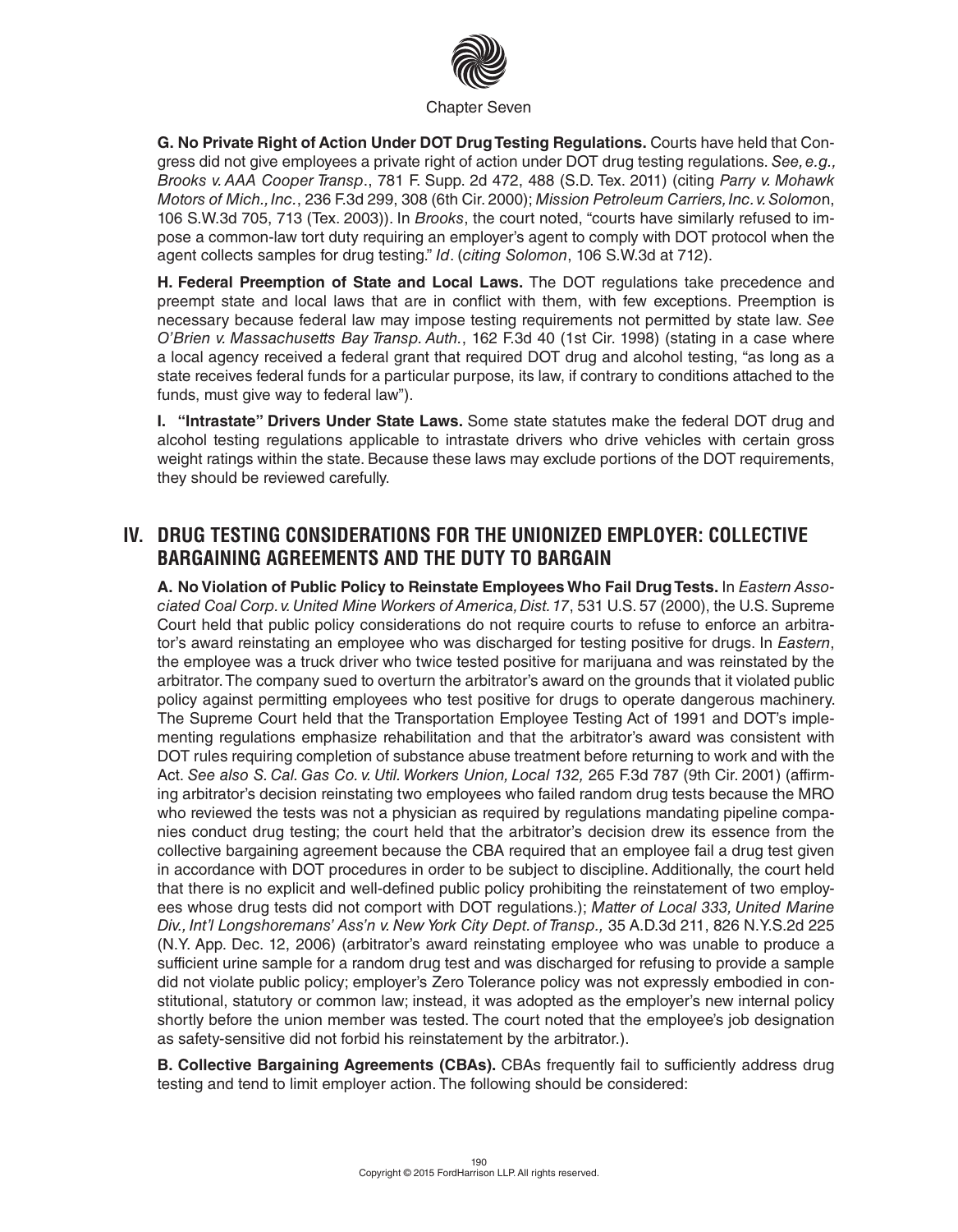

**1. Employer's Discretion.** Does the collective bargaining agreement adequately address grounds for termination? Does it clearly permit termination for a positive drug test?

**2. Clear Statement of Policy.** Prohibition of substance abuse (under the influence or intoxicated) is not sufficient. (Remember that the most commonly used drug screens show utilization, not state of intoxication or abuse.) The policy should prohibit illegal drug use both on and off the job. Note that state laws permitting the recreational or medical use of marijuana may impact an employer's ability to enforce such a provision; state law should be consulted.

**3. Employee Assistance Program (EAP) Consideration.** If an EAP is desired, it should be drafted properly so that "last chance" means "last chance."

#### **C. Arbitration May Not Be the Exclusive Remedy.**

**1. Legal Action.** Even though the collective bargaining agreement addresses final and binding arbitration, employees frequently attempt to evade that process by filing wrongful termination suits. In *Lingle v. Norge Div. of Magic Chef*, 486 U.S. 399 (1988), the U.S. Supreme Court held that state law actions for wrongful discharge are not preempted by federal law or "just cause" provisions in collective bargaining agreements. Thus, the manner in which rules are enforced, assignments are made, and discipline is imposed may create various causes of action outside the arbitration process.

**2. CBA.** Claims arising from an employer's drug-testing policy may not be preempted if they are independent of the CBA. *See, e.g.*, *Karnes v. Boeing Co.,* 335 F.3d 1189 (10th Cir. 2003); *Graham v. Contract Transportation, Inc.,* 220 F.3d 910 (8th Cir. 2000) (plaintiff's defamation claims based on employer's alleged false statements regarding the results of his drug test were not preempted by § 301).

#### **D. Duty to Bargain.**

**1. Mandatory Subject.** Implementation of a drug and alcohol-testing program for current employees is a mandatory subject of bargaining and may not be unilaterally imposed by the employer. *Star Tribune, Division of Cowles Media Co.*, 295 N.L.R.B. 543 (1989). As such, a number of courts have enjoined employers from implementing new drug-testing programs prior to arbitral decisions. *See*, *e.g.*, *Int'l Bhd. of Elec. Workers v. Potomac Elec. Power Co.*, 634 F. Supp. 642 (D.D.C. 1986). Employers are not required to bargain over the testing of job applicants, according to the NLRB. *See Johnson-Bateman Co.*, 295 N.L.R.B. 180 (1989).

**2. Information Requested.** Since drug testing of current employees is a mandatory subject of bargaining, the union is entitled to information regarding the employer's drug-testing policy upon request, to enable it to bargain about the policy's implementation. *See, e.g.*, *Johnson-Bateman Co.,* 295 N.L.R.B. 180 (1989).

**3. Minor Dispute.** A railroad's unilateral addition of a drug-testing component to employee physical examinations is a "minor dispute" subject to arbitration under the Railway Labor Act. *Consolidated Rail Corp. v. Railway Labor Executives' Ass'n*, 491 U.S. 299 (1989).

**E. Union Cannot Challenge Applicant Testing.** A union lacks standing to sue to stop mandatory drug testing of job applicants. *American Postal Workers Union v. Frank*, 968 F.2d 1373 (1st Cir. 1992).

### **V. LEGAL CONSIDERATIONS FOR ALL EMPLOYERS**

**A. Defamation.** Revealing drug-test results, or simply revealing the basis for a suspicion of drug use, could be grounds for a claim of defamation. Policies should be designed to minimize the risk of defamation by: (1) strictly limiting access to any information to a "need to know" basis; (2) limiting statements to objective fact, without editorializing or making conclusions; (3) obtaining a release;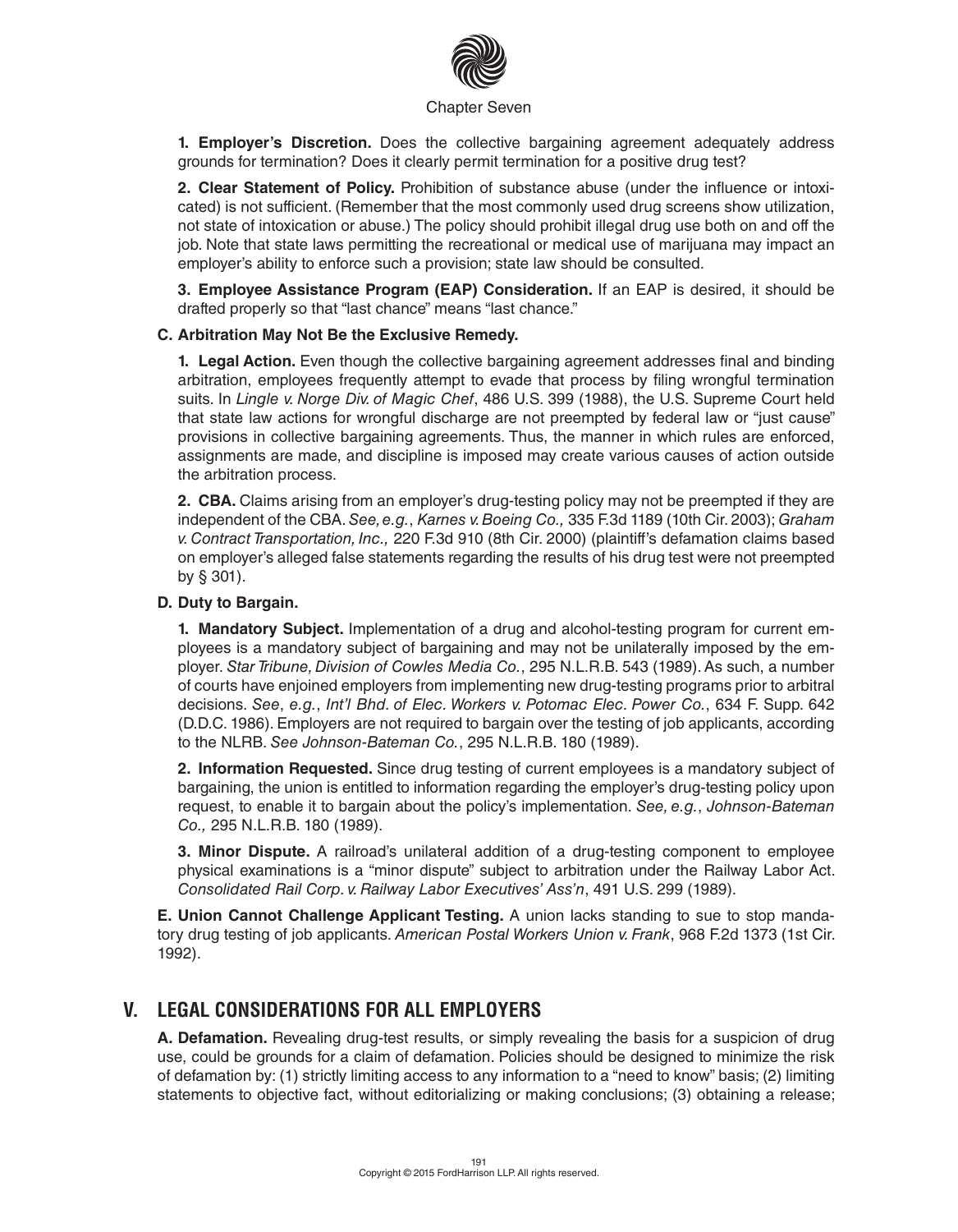

(4) requiring follow up confirmatory testing (GC/MS); (5) safeguarding the specimen and selecting a reliable lab; (6) restricting disclosure of test samples to guard against an invasion of privacy claim; and (7) using split samples so employees can have a sample tested at their own expense.

**B. State and Local Statutory Restrictions.** Many states limit employee drug testing – and more specifically, the circumstances in which an employee may be subject to drug testing – by statute or regulation. Examples of states that restrict drug testing in some circumstances include Hawaii, Minnesota, and Vermont. States and local governments that restrict employee drug testing may require employers to follow certain procedural requirements (including providing testing policies and/ or notices to employees prior to testing) or prohibit employers from testing their employees without "probable cause." Employers should check the laws of the states and municipalities in which they have employees before implementing a drug testing policy.

#### **C. Disability Discrimination.**

**1. The Americans with Disabilities Act (ADA).** Although the ADA does not protect current illegal drug users, both alcoholism and drug addiction are protected disabilities. An employee who tests positive for drugs, or who reports to work under the influence of drugs or alcohol, may qualify as a "protected" individual even in the absence of alcoholism or addiction, if the employee can persuade the court or agency that he was "perceived" as addicted or otherwise disabled. *See Herman v. City of Allentown*, 985 F. Supp. 569 (E.D. Pa. 1997) (city discriminated against firefighter by failing to rehire him based on an erroneous belief he was abusing drugs); *Balistrieri v. Express Drug Screening, LLC*, 2008 WL 906236 (E.D. Wis. March 31, 2008) (plaintiff with "shy bladder" not disabled under the ADA; plaintiff provided no rationale for how being tagged as a substance abuser qualified him as disabled or how his failure to provide a urine sample was based on a disability). The ADA also prohibits discrimination against persons who are currently participating in supervised rehabilitation programs.

Requiring employees to report usage of all prescription drugs may violate the ADA. *See*, *e.g.*, *Roe v. Cheyenne Mountain Conference Resort, Inc.*, 124 F.3d 1221 (10th Cir. 1997). Additionally, failure to maintain the confidentiality of drug test results may violate the ADA. In *Giaccio v. City of New York,* 502 F. Supp. 2d 380, 386-87 (S.D.N.Y. 2007), *aff'd,* 308 F. App'x 470 (2d Cir. 2009), the court granted summary judgment on the plaintiff's ADA claim based on dissemination of his medical information (positive drug tests) because "a technical violation of section 12112 will not in and of itself give rise to damages liability." *See also Garrison v. Baker Hughes Oilfield Operations, Inc.,* 287 F.3d 955, 962 (10th Cir. 2002) ("An employer should not place any medical-related material in an employee's personnel file.") (quoting Equal Employment Opportunity Technical Assistance Manual § 6.5).

Employee misconduct caused by drug addiction is not protected by the ADA, however. *See Raytheon Co. v. Hernandez*, 540 U.S. 44 (2003) (Supreme Court decision holding that an employer's no-rehire policy was a legitimate, nondiscriminatory reason for refusing to rehire a former employee who was a recovered drug addict). For a full discussion of these issues, *see* the *ADA* Chapter of the SourceBook.

**2. Other laws.** Additionally, alcoholism and drug addiction may be protected under state or municipal human rights laws.

**3. Last-Chance Agreement Upheld.** *See Golson-El v. Runyon*, 812 F. Supp. 558 (E.D. Pa. 1993) (holding that last-chance agreement was a reasonable attempt to accommodate the employee's alleged handicap and that failure to meet the requirements of the agreement was the reason for the termination – a reason not causally related to her alcoholism), *aff'd*, 8 F.3d 811 (3d Cir. 1993).

**D. Workers' Compensation Retaliation.** Many states have statutes prohibiting coercion of or discrimination against employees who have filed workers' compensation claims. Regardless of whether a claim is related to an employee's substance abuse, if a claim has been filed, the employer should use caution when taking action against that employee for any reason. *See Slane v. Mariah*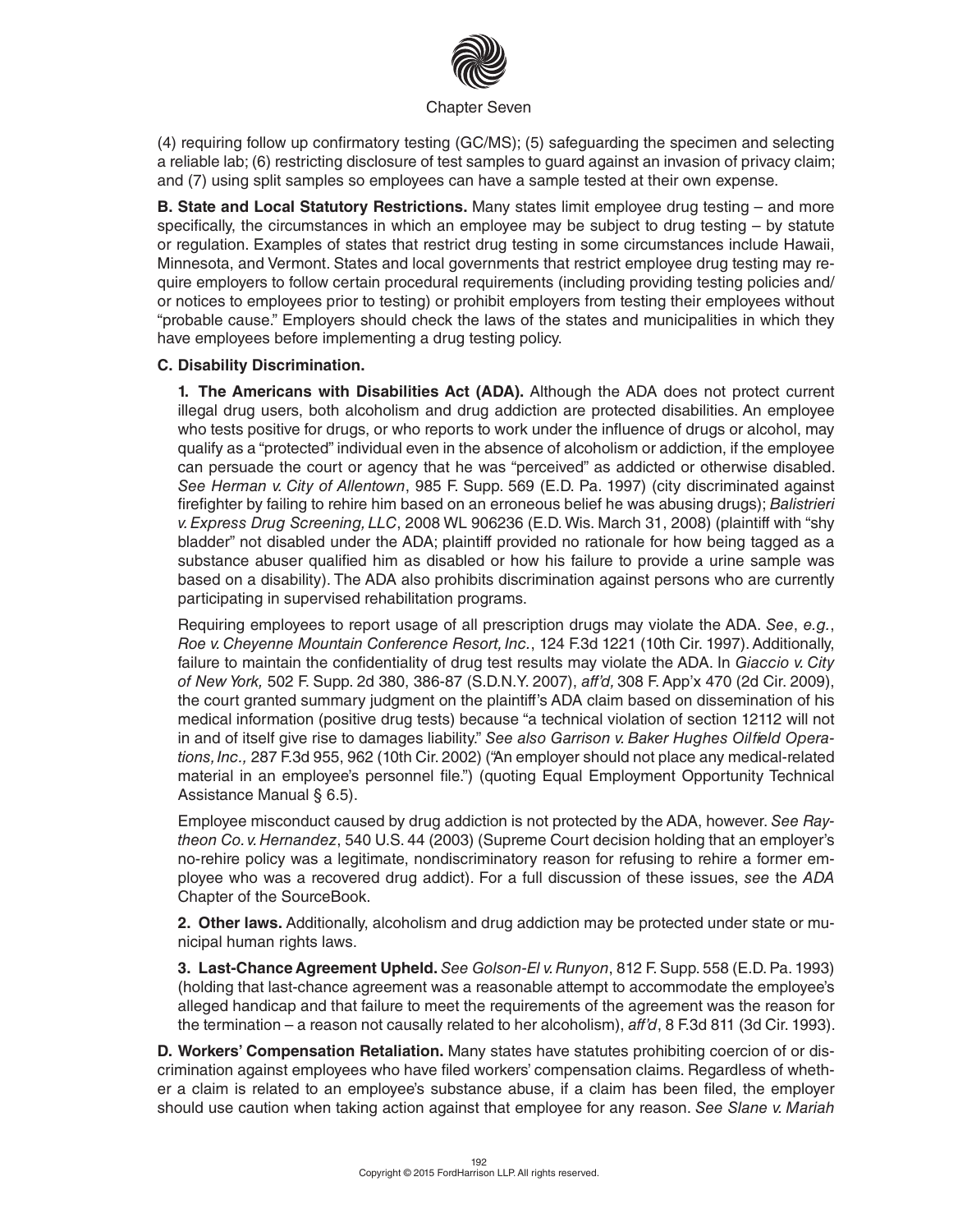

*Boats, Inc.*, 164 F.3d 1065 (7th Cir. 1999) (upholding \$225,000 jury verdict in favor of employee on workers' compensation retaliation claim (under Illinois state law) where employer allegedly terminated employee for failure to take a drug test although physician indicated employee was physically unable to take drug test).

**E. Adverse Impact.** If an employer's policy or practice, such as disciplining or terminating all employees testing positive for drugs, adversely affects the employment opportunities of a class of employees protected by statute (such as minorities), the policy or practice may be challenged as discriminatory. In *Chaney v. Southern Railway Co.*, 847 F.2d 718 (11th Cir. 1988), the court remanded a case for trial on the theory that the employer's reliance on a positive Enzyme Multiplied Immunoassay Technique (EMIT) test had a discriminatory impact on African-American employees.

**F. Retaliation.** In *Surrell v. Cal. Water Serv.,* 518 F.3d 1097 (9th Cir. 2008), the Ninth Circuit rejected an employee's claim that she was subjected to drug testing in retaliation for complaining about alleged discrimination. The court held that the employer had a legitimate, nondiscriminatory reason to require the testing – the employee appeared to be impaired and was slurring her speech. The court held that even if the employee was correct in arguing that the drug tests were flawed, she failed to rebut the employer's legitimate reason for requiring her to be tested – her impaired appearance.

**G. Title VII.** The Seventh Circuit has held that requiring an employee to submit to a drug test as a condition of employment may be an adverse employment action under Title VII if the drug test is not performed in a routine fashion following the regular and legitimate practices of the employer, but instead is conducted in a manner that harasses or humiliates employees. *See Stockett v. Muncie Ind. Transit Sys.,* 221 F.3d 997 (7th Cir. 2000) (noting that the Supreme Court has recognized that a suspicion-based drug test can be a "badge of shame" for those subjected to the test, citing *Vernonia Sch. Dist. 47J v. Acton*, 515 U.S. 646 (1995)); *but see Keys v. Foamex,* 2008 WL 370922 (7th Cir. Feb. 12, 2008) (unpublished decision) (rejecting the plaintiff's argument that the employer did not administer drug test in a routine fashion consonant with its policy because the decision maker relied on third-party reports of plaintiff's behavior to determine that drug testing was appropriate; employer's policy permitted testing any employee whose behavior indicated the influence of alcohol or drugs – there was no requirement of first-hand observation by the decision maker); *Sturdivant v. City of Salisbury*, 2011 WL 65970 (M.D.N.C. Jan. 10, 2011) ("Simply put, 'a drug test, … performed pursuant to an established company policy, does not rise to the level of an adverse employment action for which the anti-discrimination provision of Title VII … provides relief.'") (citations omitted), *adopted by,* 2011 WL 806381 (M.D.N.C. Mar. 1, 2011).

#### **H. Invasions of Employee Privacy.**

**1. No Federal Right of Privacy.** There is no federally created right of privacy for private sector employees. The federal prohibitions against illegal searches and seizures apply only to governmental action. The U.S. Supreme Court has declined to review a lower court ruling that private sector employees who were fired after they refused to take a suddenly announced drug test have no claim against their employer for invasion of privacy. *Baggs v. Eagle-Picher Indus., Inc.*, 506 U.S. 975 (1992) (lower court decision at 957 F.2d 268 (6th Cir. 1992)).

**2. State Rights of Privacy.** In addition to statutory restrictions in some jurisdictions, many states, such as New Jersey, Massachusetts and California, limit drug-testing methods or the circumstances under which an employee may be subject to drug testing based on an employee's "right to privacy." Additionally, in some states it is a violation of public policy to require employees to submit to random drug testing because such a test invades the individual's right to privacy. Employers should check the laws of the states in which they have employees before implementing a drug testing policy.

**I. Negligent Testing.** Both laboratories and employers may be subject to suits for negligent testing, and courts vary with regard to whether the claims are preempted by federal drug testing laws. While the Ninth Circuit has upheld a jury verdict in a negligence case against a laboratory based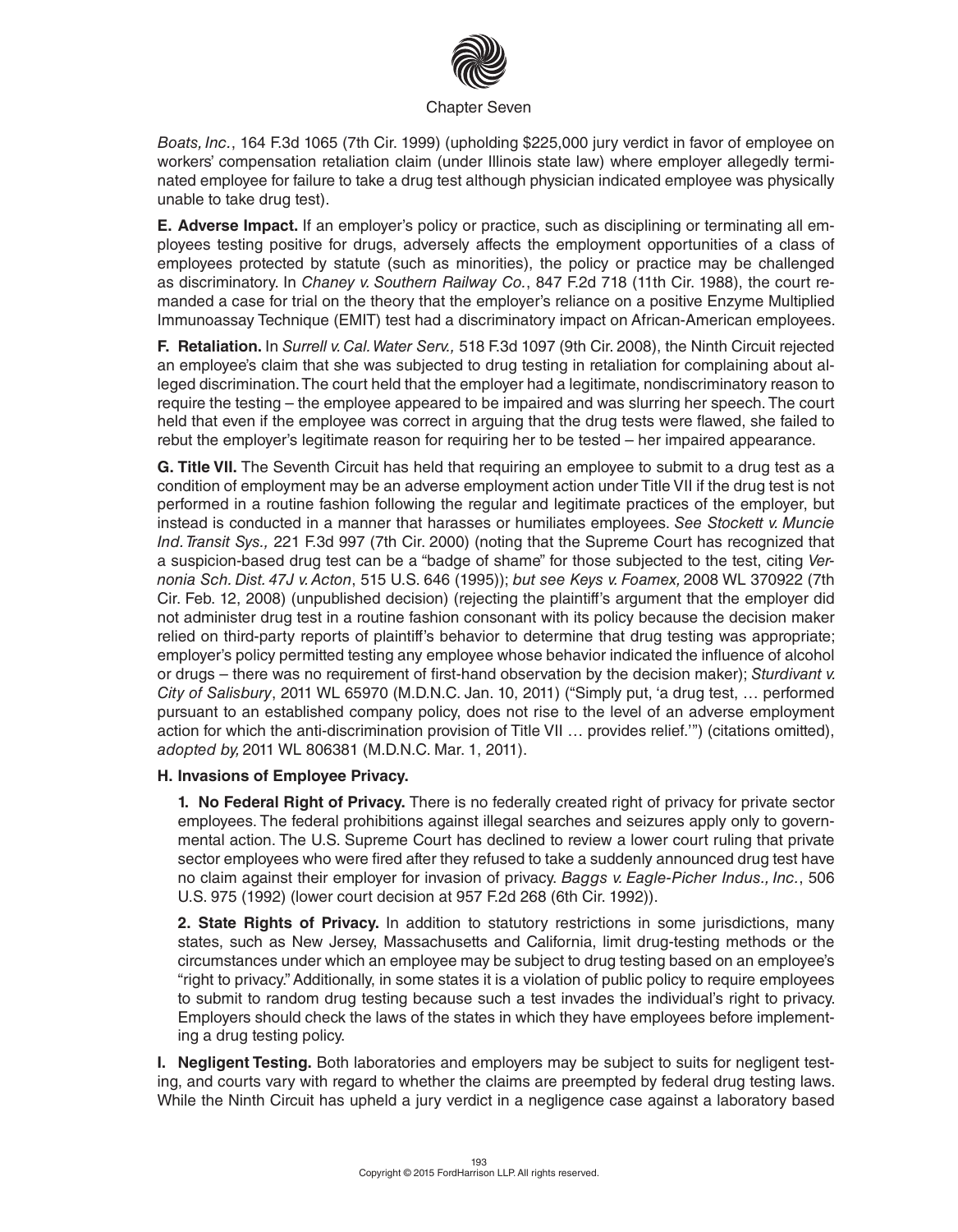

on the lab's analysis of her drug test, other courts have found some state-law claims preempted. *See, e.g., Frank v. Delta Airlines*, 314 F.3d 195 (5th Cir. 2002) (finding employee's state law claims of intentional infliction of emotional distress, negligence, and defamation arising from drug testing procedures were expressly preempted by federal law); *Sagraves v. Lab One, Inc.*, 2008 WL 162931 (6th Cir. Jan. 15, 2008) (unpublished decision) (economic loss rule precluded plaintiff from establishing a duty of care owed to him by the drug testing laboratory; even if laboratory owed plaintiff a duty of care, he failed to establish it violated this duty by failing to present expert testimony on this issue); *Drake v. Lab. Corp. of Am. Holdings*, 458 F.3d 48, 63 (2d Cir. 2006) ("We think that the [FAA] regulations call for a two-step analysis, then, for determining whether a state-law claim is preempted. First, state law is preempted if it 'cover[s] the subject matter' of the federal rule … When state law regulates conduct that is addressed by a specific provision of the FAA regulations, it is preempted. Second, state law is preempted if it 'cover[s] the subject matter of ... drug testing of aviation personnel performing safety-sensitive functions.' *Id*. While some state laws may 'cover the subject matter' of the drug testing of aviation personnel even if they regulate issues not specifically addressed by the FAA regulations, they are not preempted unless their relationship to such drug testing is so substantial as to interfere with the consistency and uniformity of the federal regulatory scheme.").

**J. Federal Standards**. Reputable testing laboratories should be familiar with scientific and technical guidelines and standards for testing issued by the Department of Health and Human Services. The regulations were issued pursuant to Executive Order 12564, and call for testing of all federal government employees.

**K. Searches.** As a general proposition, private employers may engage in searches for drugs and alcohol, but employers should check state privacy laws to ensure such searches do not violate these laws.

**1. No Federal Restrictions.** While searches of private sector employees and their possessions, including lockers, raise certain privacy issues, they do not impinge upon federal constitutional rights, which apply only to government action.

**2. State Common-Law Restrictions.** Generally, private employers have the right to monitor employees and to conduct investigations for theft or misconduct. Nevertheless, searches of company property used by an employee or an employee's property brought onto company premises may result in legal liability for invasion of privacy or intentional infliction of emotional distress. The reasonableness of a search generally depends upon whether employees had a reasonable expectation of privacy in the property searched.

**L. Polygraphs.** The use of polygraph or lie detector tests as an adjunct to enforcement of company rules should be carefully evaluated. The Employee Polygraph Protection Act of 1988 substantially limits the use of polygraphs. The DOL regulations provide that the exemption that permits the use of polygraphs in connection with ongoing investigations into economic loss "does not permit the use of a polygraph test to learn whether an employee has used drugs or alcohol, even where such possible use may have contributed to an economic loss to the employer (e.g*.*, an accident involving a company vehicle)." State law may also control the use of or prohibit such tests.

**M. Third Party Claims.** Persons injured by an intoxicated employee and families of victims involved in fatal accidents may sue an employer for negligence or wrongful death. Retaining an employee after knowledge of drug use may increase the employer's exposure to a jury award for compensatory or punitive damages, if the employee injures a third party.

**N. Unemployment Compensation.** Many states have laws or regulations establishing that a positive drug or alcohol test result creates a presumption of misconduct, thus disqualifying an employee from receiving benefits.

**O. Falsifying or Tampering with Tests.** Many state laws make it unlawful for any person to attempt to defraud any lawfully administered test designed to detect the presence of chemical substances or controlled substances. *See*, *e.g.*, *Frank v. Department of Transp., FAA*, 35 F.3d 1554 (Fed. Cir.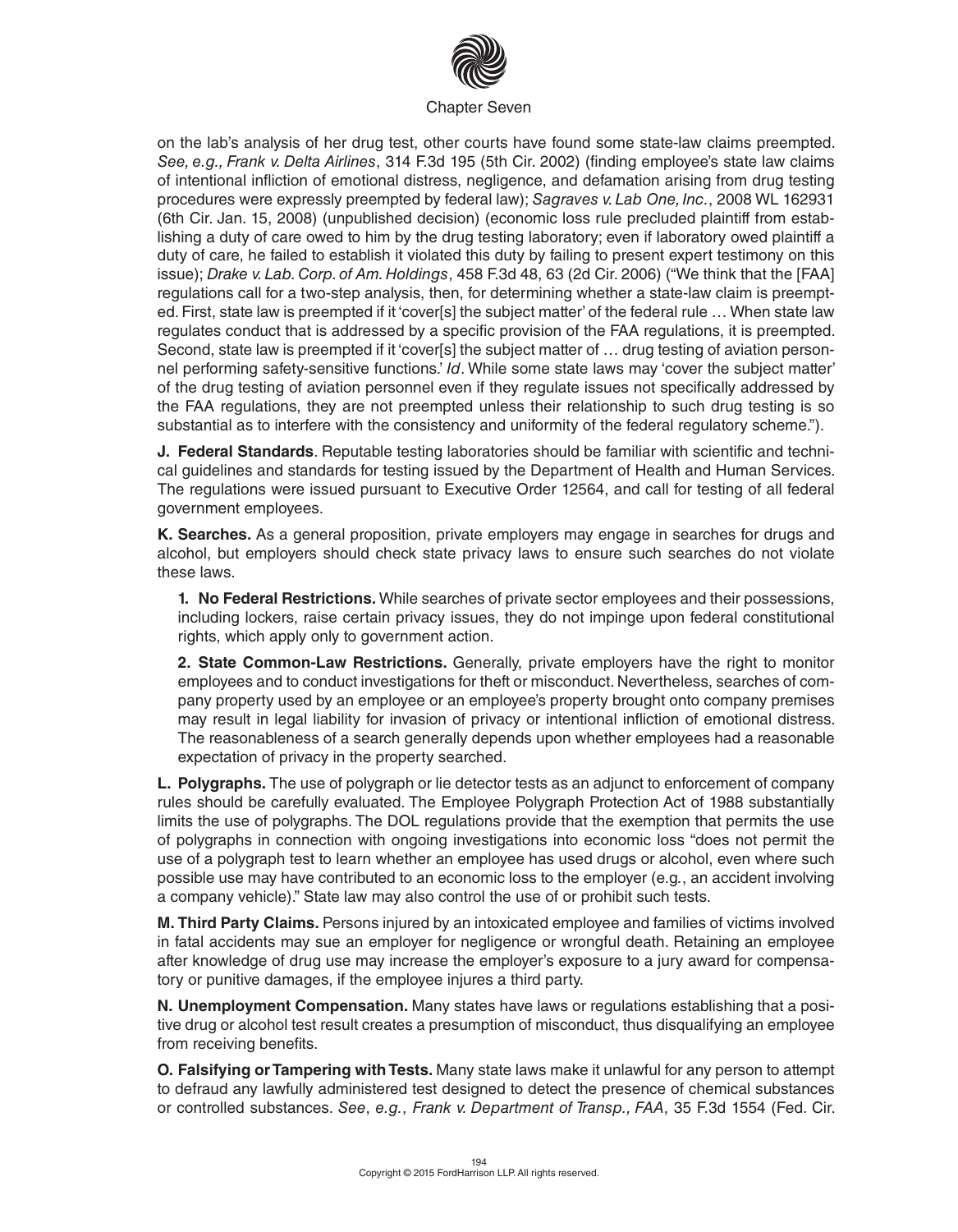

1994) (upholding termination of air traffic controller who was accused of tampering with a urine specimen, even though the testers violated collections and handling procedures and failed to give the controller the opportunity to request union representation).

**P. Family and Medical Leave Act (FMLA).** The FMLA regulations require covered employers to grant leave to an employee who requests leave for treatment of a serious health condition. A serious health condition may include substance abuse, but an absence due to the employee's use of the substance, rather than for treatment, is not protected. The DOL regulations provide that treatment for substance abuse does not prevent an employer from taking employment actions against an employee. The employer may not take action against the employee because the employee has exercised his or her right to take FMLA leave for treatment. However, if the employer has an established policy, applied in a non-discriminatory manner that has been communicated to all employees, that provides under certain circumstances an employee may be terminated for substance abuse, pursuant to that policy the employee may be terminated regardless of whether the employee is presently taking FMLA leave. An employee may also take FMLA leave to care for a covered family member who is receiving treatment for substance abuse. The employer may not take action against an employee who is providing care for a covered family member receiving treatment for substance abuse. 29 C.F.R. § 825.119. *See* the *Employee Leaves* Chapter of the SourceBook for a more detailed discussion of employee absences.

**Q. Fair Credit Reporting Act (FCRA).** The FCRA, 15 U.S.C. §§ 1681, *et seq.*, restricts dissemination of consumer credit reports. In *Hodge v. Texaco, Inc.*, 975 F.2d 1093 (5th Cir. 1992), the court held that the FCRA may apply to drug test results in certain instances, but excluded the results at issue in the case under the "transactions or experiences" exclusion to the FCRA. *See also Martinets v. Corning Cable Systems, LLC,* 237 F. Supp. 717 (N.D. Tex. 2002) (holding that breathalyzer test report was not covered by the FCRA because it related solely to transactions or experiences between the employee and the testing agency); *Knox v. Quest Diagnostics, Inc.*, 2012 WL 400333 (D.V.I. Feb. 8, 2012) (drug test exempt under the "transactions and experiences" provision of the FCRA), *aff'd, 522* F. App'x 150 (3d Cir. June 11, 2013).

## **VI. DRUG- OR ALCOHOL-RELATED DISCIPLINE**

#### **A. Preliminary Considerations.**

**1. Disability Discrimination Statutes.** Before an employer determines the nature of disciplinary action to be taken for a potential substance abuse problem, it should consider the current status of the disability discrimination laws. The ADA, the Vocational Rehabilitation Act of 1973, and state human rights or disability discrimination laws should be analyzed to determine employers' legal obligations in dealing with the discipline of an employee who may be disabled because of alcoholism or substance abuse.

**2. Leave of Absence.** The FMLA does not protect an employee from discipline for violation of employer policies. Under the FMLA, the ADA, or state law, however, an employer may be required to offer an alcoholic employee a leave of absence, with counseling, before disciplining the employee for excessive absenteeism. *Compare Rodgers v. Lehman*, 869 F.2d 253 (4th Cir. 1989) *with Fong v. United States Dep't of Treasury*, 705 F. Supp. 41 (D.D.C. 1989) (finding that there is no protection for employees who hide their alcoholism from the employer). Under the ADA, an employee who is an alcoholic or who is regarded as an alcoholic may be entitled to reasonable accommodation, including a leave of absence on account of his or her condition.

**B. Implementing a Termination Decision.** *See* the *Discipline and Discharge* Chapter of the SourceBook.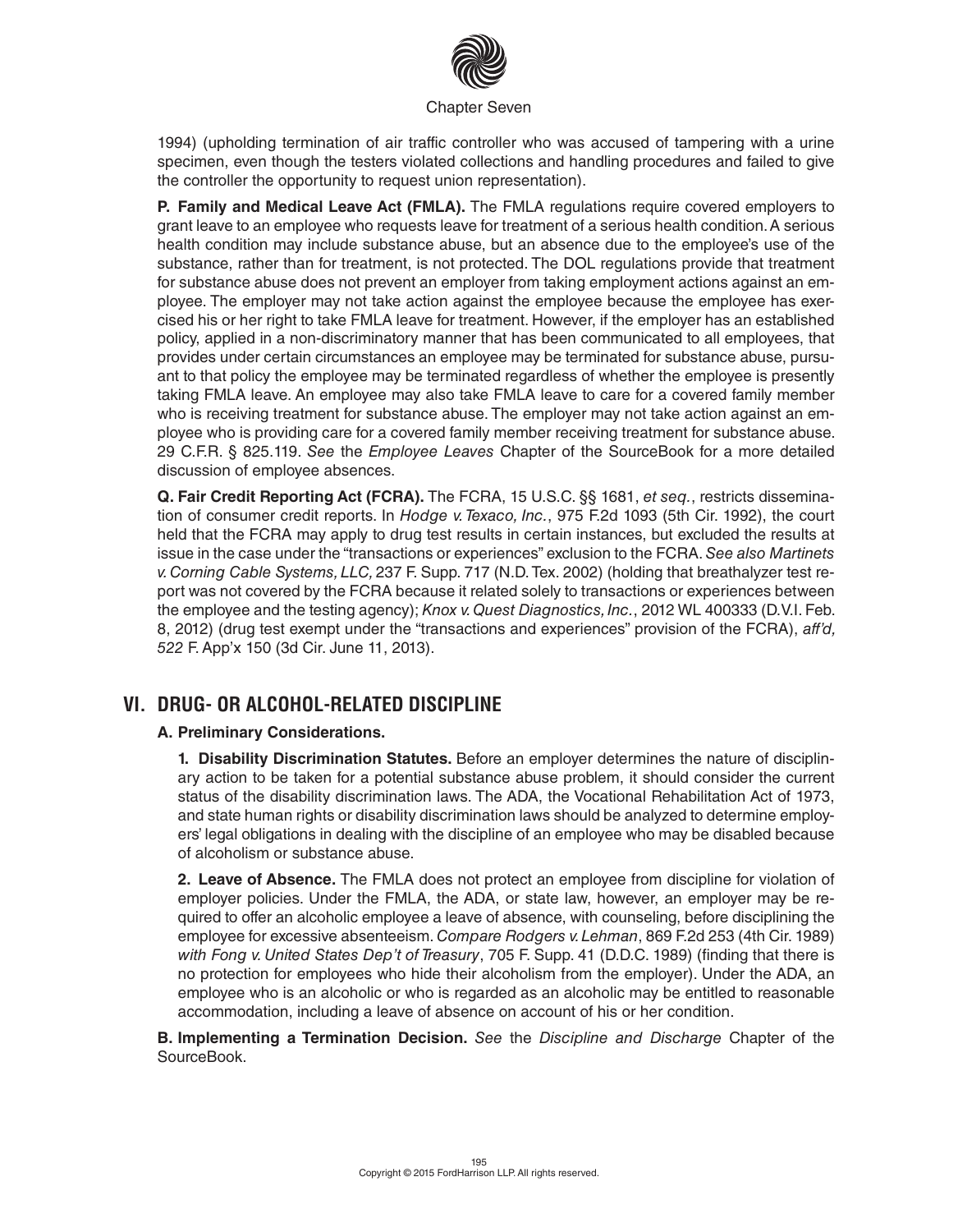

## **VII. CONSTITUTIONAL CONCERNS: PUBLIC EMPLOYERS AND PRIVATE EMPLOYERS CONDUCTING GOVERNMENT-MANDATED TESTING**

Public sector employers are subject to a number of restrictions regarding development and implementation of substance abuse policies that do not generally affect private employers. Although the Fifth Amendment privilege against self-incrimination does not extend to drug testing, drug testing has been found to constitute a "search" within the Fourth Amendment's prohibition against unreasonable searches and seizures. Public employers are subject to constitutional restrictions limiting unreasonable invasions of privacy and deprivations of due process. *See Chandler v. Miller,* 520 U.S. 305 (1997) (drug testing implicates the constitutionally protected right to privacy and is a "search" that falls within the restrictions of the Fourth and Fourteenth Amendments); *National Treasury Employees Union v. Von Raab*, 489 U.S. 656 (1989) ("We think the Government's need to conduct the suspicionless searches required by the Customs program outweighs the privacy interests of employees engaged directly in drug interdiction, and of those who otherwise are required to carry firearms.") These constitutional restrictions substantially impact public employers' alcohol and substance abuse policies.

#### **A. Established Constitutional Principles.**

**1. Mandatory Testing Programs Constitute Government Action.** Government-mandated testing may require adherence to constitutional protections in private employment. *See Gilmore v. Enogex, Inc.*, 878 P.2d 360, 367 (Okla. 1994) (state action not present where the "[p]rogram was neither mandated nor conducted by any governmental agency"); *Parker v. Atlanta Gas Light Co.*, 818 F. Supp. 345 (S.D. Ga. 1993) (state action doctrine implicated by federally mandated drug testing programs). The Fourth Amendment, usually applicable only to government action, states that the right of the people to be secure in their persons and effects "against unreasonable searches and seizures" shall not be violated. In *Skinner v. Railway Labor Executives' Ass'n*, 489 U.S. 602 (1989), the U.S. Supreme Court considered the validity of Federal Railroad Administration regulations that required private railroads to drug test train crews following serious accidents and authorized them to drug test based on "reasonable suspicion." The Court found that even though the drug testing was actually performed by the private railroads and their agents, the fact that the testing was required and encouraged by the government was enough to trigger the Fourth Amendment. The Court also held that urine testing, blood testing, and breathalyzer testing all constitute "searches" within the meaning of the Fourth Amendment.

A presumption in a state workers' compensation statute that an employee who refuses to submit to a drug test was intoxicated and the intoxication was the cause of the on the job injury may be considered suspicionless testing and unreasonable. *See State ex rel. Ohio AFL-CIO v. Ohio Bureau of Workers' Compensation,* 780 N.E.2d 981 (Ohio 2002) (striking provision in law that presumed employee who refused to submit to drug test following an on-the-job injury was intoxicated and that the intoxication was the likely cause of the injury, finding this to be suspicionless testing and an unreasonable search under the Fourth Amendment).

**2. Searches Must be Reasonable.** A "search" must be "reasonable" under the Fourth Amendment. The U.S. Supreme Court has found that such a determination requires a balancing of the individual intrusion against the extent that the practice of searches promotes legitimate governmental interests. *See Skinner*, 489 U.S. at 619. The Court noted that in many contexts, "probable cause" must be demonstrated in order to justify a search, and that in a smaller class of situations where "probable cause" is not present, there is usually required "some quantum of individualized suspicion" before a search would be determined to be reasonable. In limited circumstances, however, where the employee's privacy interests are minimal and an important governmental interest would be placed in jeopardy by requiring individualized suspicion, a search may be reasonable despite the absence of such individualized reasonable suspicion. *See Skinner*, 489 U.S. at 619. In *Skinner*, the Court held the government's compelling interest in ensuring public safety outweighed the employee's expectations of privacy. *See also National Treasury Employees Union*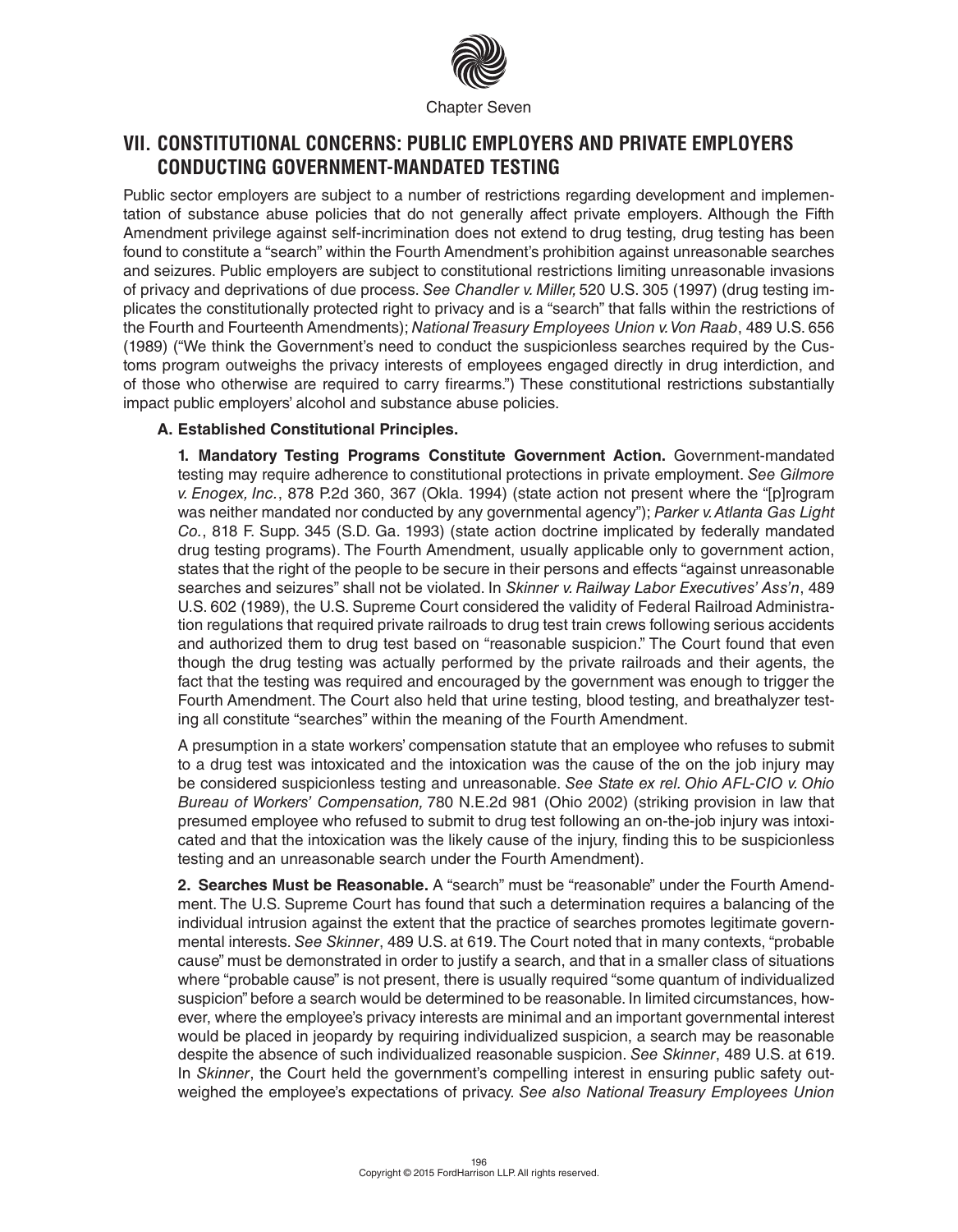

*v. Von Raab*, 489 U.S. 656 (1989) (upholding the regulations of the United States Customs Service, which require that Customs Service employees who seek promotion to certain sensitive positions be tested for drug use as a part of a scheduled physical examination required for the promotion; finding that the government regulations served a compelling interest); *National Treasury Employees Union v. United States Customs Serv.*, 27 F.3d 623 (D.C. Cir. 1994) (upholding expanded Customs Service regulations on the grounds that a drug trafficker in possession of the information contained in the Customs Service data bases can significantly improve his chances of successfully smuggling his next shipment of drugs into the United States); *but see Chandler v. Miller,* 520 U.S. 305 (1997) (Georgia's requirement that all candidates for designated state offices certify that they have taken a drug test and that the results were negative was not supported by "special needs, beyond the normal need for law enforcement" and thus was unconstitutional).

**3. Public Sector Testing After Skinner and Von Raab.** Many courts have held that the government must raise a compelling interest to justify mandatory drug testing based on anything other than an individualized, reasonable suspicion of drug use. Thus, nonsuspicion based testing, which would include pre-employment testing, random testing, routine fitness for duty testing, follow up testing, and mandatory post-accident testing under certain circumstances, raises serious constitutional questions when implemented by a public employer. *See, e.g., Lanier v. City of Woodburn*, 518 F.3d 1147 (9th Cir. 2008) (drug screening candidates of choice for city positions was unconstitutional because it was not supported by a "special need" as required by *Chandler*); *Beattie v. St. Petersburg Beach*, 733 F. Supp. 1455 (M.D. Fla. 1990) (finding that any mandatory drug testing of firefighters violated the Fourth Amendment, unless based upon some individualized, reasonable suspicion).

However, in *Lynch v. City of New York,* 737 F.3d 150 (2d Cir. 2013), *cert. denied,* 134 S. Ct. 2664 (2014), the Second Circuit upheld the New York Police Department's (NYPD) requirement that officers who fire their weapons in a shooting incident that results in death or personal injury undergo breathalyzer tests on the scene. The court held that the testing met the Fourth Amendment's reasonableness requirement under the "special needs" category of warrantless, suspicionless searches. The court found that the testing is conducted to determine an officer's sobriety at the time of the shooting and that sobriety is a fitness-for-duty condition of employment with the NYPD. Thus, the court found that a sobriety determination served a special need distinct from criminal law enforcement, specifically, personnel management of and maintaining public confidence in, the NYPD. The court also found that the NYPD's interest in these special needs was not compatible with the warrant requirement applicable to criminal investigations. The circumstances triggering the testing are narrow, the policy gives the official conducting the testing no discretion in determining whether to administer the test, and the vast majority of police officers are aware they are subject to the test. Thus, the court found that a warrant "would provide little or nothing in the way of additional protection of personal privacy" to NYPD officers and that there are virtually no facts for a neutral magistrate to evaluate. Additionally, the court found that the NYPD's interest in these special needs sufficiently outweighed the privacy interests of tested police officers as to render warrantless, suspicionless breathalyzer testing constitutionally reasonable. The court concluded, "the NYPD's special need to manage a force of officers authorized to carry firearms and to use deadly force, as well as its special need to maintain public confidence in the NYPD, outweigh the privacy interests of a police officer who has discharged his firearm so as to cause death or personal injury with respect to undergoing the negligible intrusion of breathalyzer testing." *Id.* at 166.

**B. State Laws.** State laws may require government employers to maintain drug-free workplace policies and may impose drug and/or alcohol testing for certain government employees. The employer should research the laws of the state(s) in which it is located to ensure it has complied with these laws.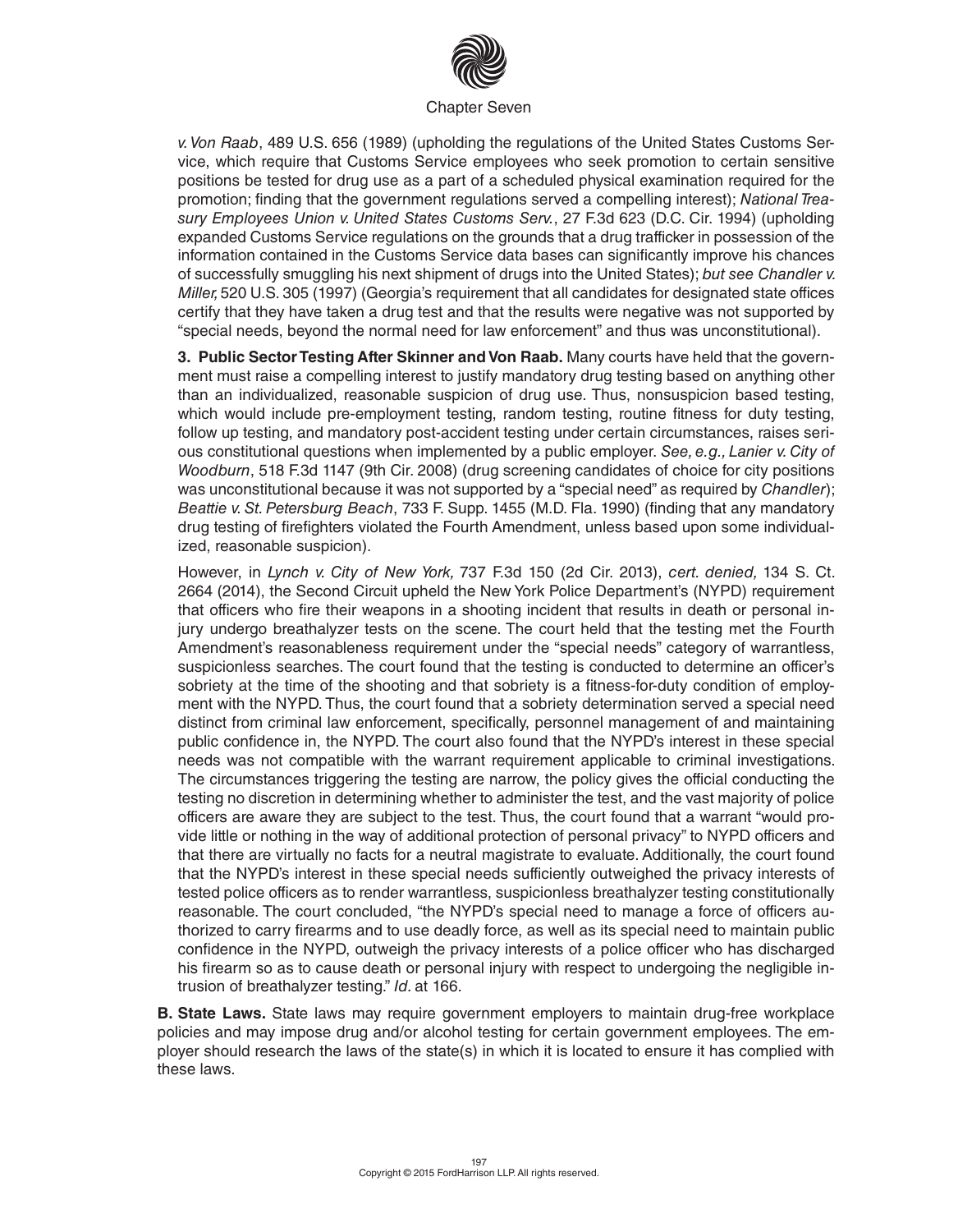

**C. Public Sector Reasonable Suspicion Testing.** The U.S. Supreme Court decisions in *Skinner* and *Von Raab*, discussed above, indicate that a public employer must have an individualized, reasonable suspicion of drug or alcohol use to justify testing absent a compelling governmental interest.

**D. Periodic Testing as Part of a Routine Medical Examination.** Performing a drug test as part of a broader medical examination may not interfere with an employee's privacy interests. Some courts have upheld drug urinalyses in the context of a broader physical examination, even without individualized suspicion. Virtually all of the cases that have upheld testing in the absence of reasonable suspicion, however, have done so on the basis of the public employer's heightened interest in safety based on the specific employment involved – such as bus or truck drivers, nuclear plant workers, railroad employees, customs officials, and police and fire employees. *See, e.g.*, *PBA of New Jersey, Local 318 v. Township of Washington*, 850 F.2d 133 (3d Cir. 1988) (finding that police are "highly regulated" and upholding drug testing that was administered as part of an annual medical examination).

#### **E. Pre-employment Testing.**

**1. U.S. Supreme Court Decisions.** In *Skinner* and *Von Raab*, the U.S. Supreme Court considered urinalysis to detect illicit substances. The Court did not, however, directly address urinalyses as a part of a physical or medical examination. The U.S. Supreme Court did not speak of particular tests being Fourth Amendment searches; but of urinalyses generally as a Fourth Amendment search.

**2. State Laws.** Several state laws governing drug testing by public employers authorize or mandate pre-employment testing. Employers should check applicable state laws.

**F. Random Testing.** The U.S. Supreme Court's 1989 decisions in *Skinner* and *Von Raab* leave the door open for possible random testing in some limited contexts. *See Nat'l Fedn. of Fed. Employees-IAM v. Vilsack,* 681 F.3d 483 (D.C. App. 2012) ("this court has upheld the random drug testing of employees in "safety-sensitive" positions, such as those responsible for maintaining and operating trains … airplanes … and motor vehicles … as well as those required to carry firearms in the performance of their duties …"; holding, however, that the Secretary of Agriculture failed to identify "special needs" rendering the Fourth Amendment requirement of individualized suspicion impractical in the context of Job Corps employment and, thus, rejecting the Secretary's designation of all Forest Service Job Corps Center employees for random drug testing).

**G. Refusal to Submit to Drug Test.** In a case in which the employer had reasonable suspicion that a firefighter was using drugs, the court ruled that the discharge of the individual for refusal to submit to a urinalysis did not violate the Fourth Amendment's prohibition against unreasonable search and seizure. *See Everett v. Napper*, 833 F.2d 1507 (11th Cir. 1987). Furthermore, the court held that the employer did not violate the firefighter's due process rights, where he was provided a predetermination hearing and an opportunity for a full appeal.

**H. Drug Test Results as Public Records.** Many state laws exempt public employees' medical records from disclosure under the public records acts. Employers should consult specific state laws governing this issue.

**I. Searches.** In *O'Connor v. Ortega*, 480 U.S. 709 (1987), the U.S. Supreme Court held that a public employer's search of an employee's office was constitutional because, although the employee had a legitimate expectation of privacy, the employer had an individualized suspicion of misconduct sufficient to justify the search. Notably, the Sixth Circuit Court of Appeals has held that employee "waivers" and the terms of a collective bargaining agreement may negate an employee's otherwise reasonable expectation of privacy with respect to employee lockers and bathrooms. *American Postal Workers Union v. United States Postal Service*, 871 F.2d 556 (6th Cir. 1989).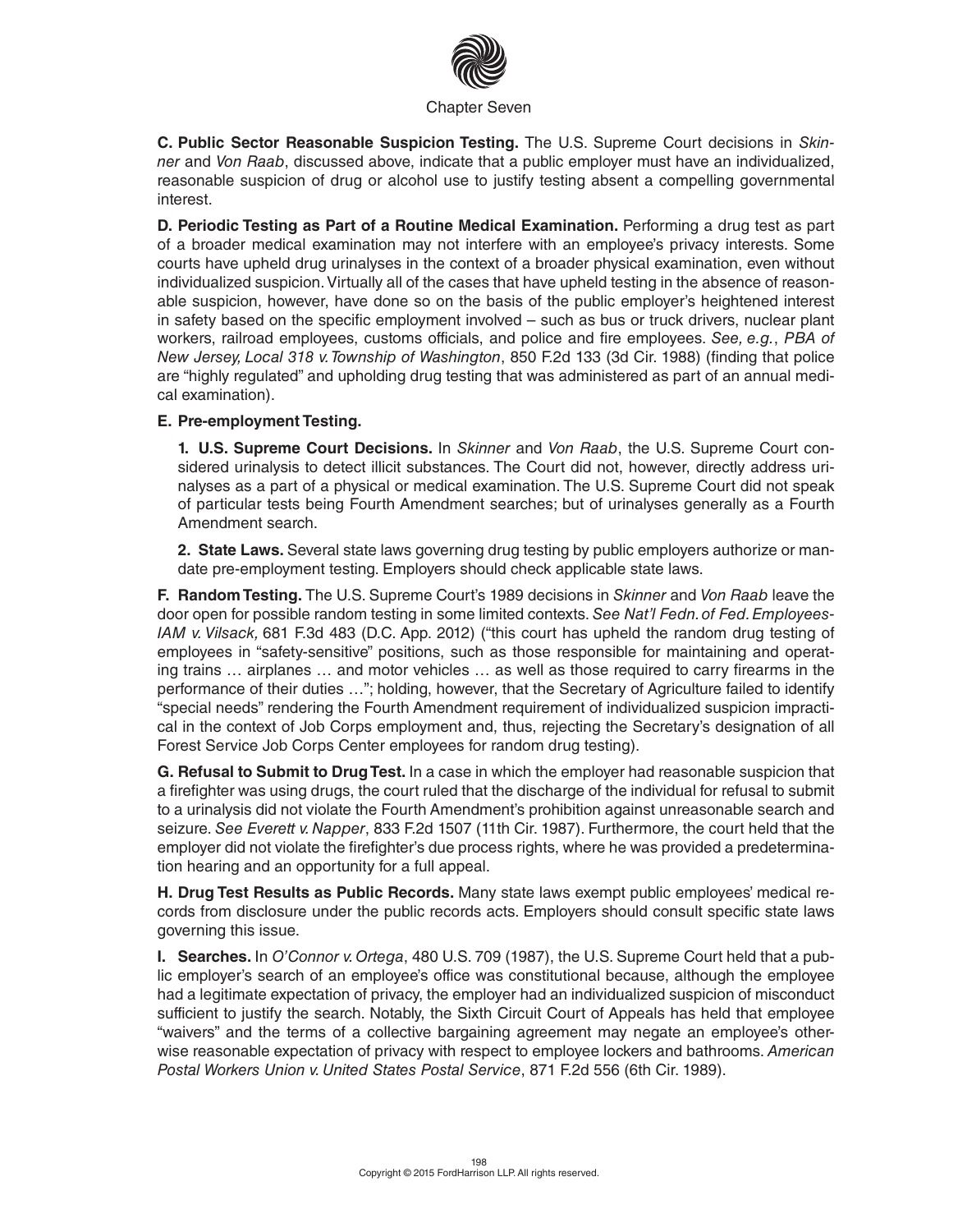

### **VIII. PRACTICAL CONSIDERATIONS IN ESTABLISHING A TESTING PROGRAM**

**A. Determine General Approach Regarding Substance Abuse.** An employer must decide whether to treat substance abuse as an illness (which an employer might choose to accommodate and work with employees to overcome), as misconduct (which an employer might choose to treat as cause for discipline, including discharge), or as a combination of these philosophies. Employers should consider whether conduct will be treated on the basis of its legality or illegality, including the sale or use of illegal substances off the job, and on the basis of its possible impact on job performance or other work-related factors. Companies with drivers or other employees subject to federal drug regulation should decide whether they want to have a separate DOT/FMCSA program for drivers and a less restrictive program for employees not subject to federal regulation.

Many states encourage drug-free workplaces by offering protection from civil liability or a reduction in workers' compensation premiums for employers that adopt compliant drug testing policies and procedures. Other states prohibit employee drug testing or limit the manner and circumstances for which drug testing may be performed. Due to the variance of state and local laws concerning employee drug testing, it is critical that any decision to implement employee drug testing be reviewed to ensure that it is compliant with the laws of your jurisdiction.

#### **B. Drug Tests as Part of the Applicant Screening Process.**

**1. Pre-employment Testing.** Pre-employment testing is required for DOT-covered employers and employers with a drug-free workplace program designed to obtain a rate reduction under certain state workers' compensation laws. Some state statutes place restrictions on pre-employment testing. In other states, however, there are few legal impediments to adopting a preemployment screening program in the private sector.

**2. Opportunity to Reapply.** Some employers allow rejected applicants to reapply under certain designated conditions, often after the lapse of a designated period of time.

**3. Confidentiality.** Test results should be kept as confidential as possible, and any communication of the results should be limited.

**4. ADA Implications.** Drug tests are not "medical examinations" under the ADA, and may be performed before an offer of employment is extended. Although drug testing is not a "medical examination" for ADA purposes, an essential part of the drug testing process is the inquiry into lawful medications being taken by the applicant that may result in a false positive. Therefore, an employer should consider postponing pre-employment testing until after a conditional offer of employment has been made. Furthermore, questions regarding medications should be postponed until after a confirmed, positive result has been reported to the employer. The questions should never be asked of employees or applicants who test negative. For more information, *see* the *ADA* Chapter of the SourceBook.

**C. Periodic Testing.** Testing as a part of an annual physical examination, or upon transfer to a sensitive position, or at other announced times, may be more a symbolic gesture than a real deterrent or detection mechanism. Testing before permitting an employee to perform a safety-sensitive position is, however, required for DOT testing programs.

**D. Random Testing.** "Random drug testing represents a greater threat to an employee's privacy interest than does mandatory testing because of the unsettling show of authority that may be associated with unexpected intrusions on privacy." *National Treasury Employees Union v. U.S. Customs Service*, 27 F.3d 623 (D.C. Cir. 1994). This is less of a problem if "everyone" is tested, and arguably, a policy of random testing is less intrusive or stigmatizing because it specifically avoids an implication of suspicion or accusation. However, random testing may expose an employer to legal liability where tests are not administered truly randomly but selectively, as a retaliatory tool, or to try to catch an employee suspected of drug or alcohol abuse. Moreover, many states prohibit or restrict random testing either by statute or case law.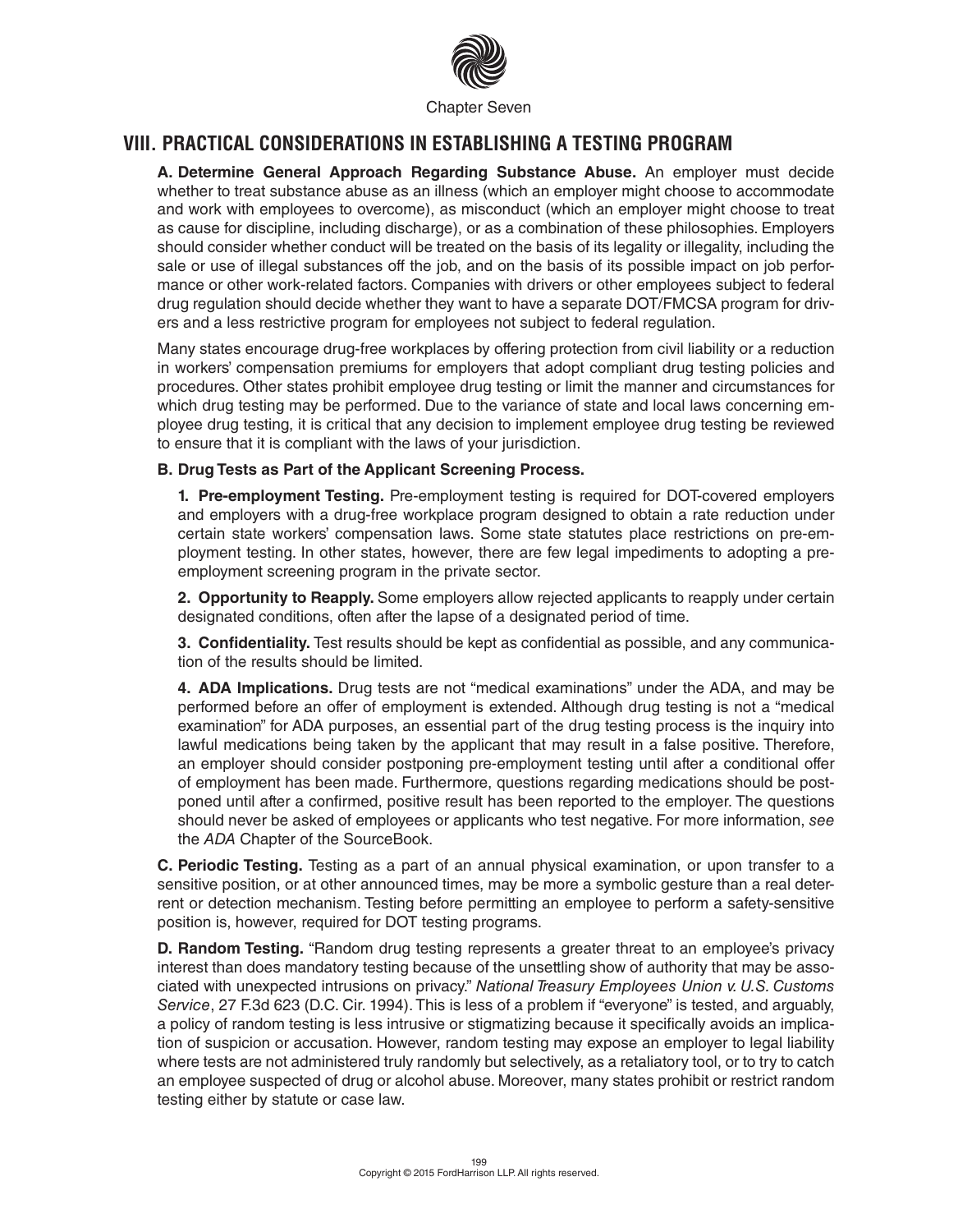

**E. Post-Accident Testing.** To simultaneously combat drug use and job-related accidents, some employers require drug tests whenever an employee is involved in an accident on the job. Caution should be exercised, however, if the employer is restricted to "reasonable suspicion" testing, since mere involvement in an accident may not amount to "reasonable suspicion." Preferably, post-accident testing is triggered not by involvement in an accident, but by employee carelessness or other circumstances, which suggest that substance abuse could have been a contributing factor.

**F. "Reasonable Suspicion" Testing.** A policy of drug testing based upon employer suspicion is flexible and relatively difficult to attack as having a disparate impact on any protected group – provided managers are trained to execute the policy on an even-handed, nondiscriminatory basis. If both physiological and behavioral signs associated with alcohol or drug use are observed, mandatory testing may not be necessary. Rather, as an option, the employee may be given an opportunity to establish that she or he has not violated any company rule by submitting to urinalysis or a blood test. If an employee refuses to submit to such testing, the employer may advise that disciplinary action will be taken based upon the observations made and the information available at that time. "Reasonable suspicion" testing is required for DOT and some state testing programs.

**G. What Type of Testing Should be Utilized?** Available testing methods include: blood and breath testing, several types of urine testing, other physical testing, and hair testing. Consideration must be given to what types of drugs are being tested for, how accurate the test is, and what conclusions about the employee's behavior or performance can be drawn from the results.

**H. The Specimen Collection Process.** DOT, some state laws, and other regulations affect collection procedures, and should be reviewed carefully if they are applicable. It is crucial to have employees execute consent forms; however, a consent or release may be found to be invalid, absent consideration. *See Johnson v. Delchamps*, 846 F.2d 1003 (5th Cir. 1988), *aff'd after remand*, 897 F.2d 808 (5th Cir. 1990).

**I. Should an Employee Be Discharged Based on a Positive Test Result?** When faced with a disciplinary decision concerning an employee who has tested positive for substance abuse, an employer has several options available, including verbal or written warnings, suspension, termination, referral to an EAP, and voluntary or mandatory rehabilitation. A number of employers in safetysensitive industries have decided to permanently remove employees from the employment setting, not only as a deterrent but also to show a general intolerance for the use of drugs. Other employers take the view that an employee should be given at least one opportunity to reestablish her or himself as a productive employee in the workplace.

**J. Rehabilitation.** Many employers find that employee assistance programs rehabilitate formerly productive employees and save money.

**K. Reporting Illegal Employee Drug Use to a Law Enforcement Agency.** The disadvantages to this approach include a negative impact on employee morale and the potential for a lawsuit for abuse of process, defamation, or malicious prosecution. However, when all the circumstances suggest that an employee is selling drugs to other employees, or stealing from the employer to support a substance abuse habit, the involvement of law enforcement authorities may produce additional evidence helpful in defending the termination and identifying the scope of the problem. Additionally, the involvement of law enforcement to investigate a drug use situation may help avoid a retaliation claim. However, employers should make discharge decisions independently of the criminal justice system. Factors such as plea bargains and evidentiary issues affect a criminal prosecution but are not relevant to an employer's disciplinary decision.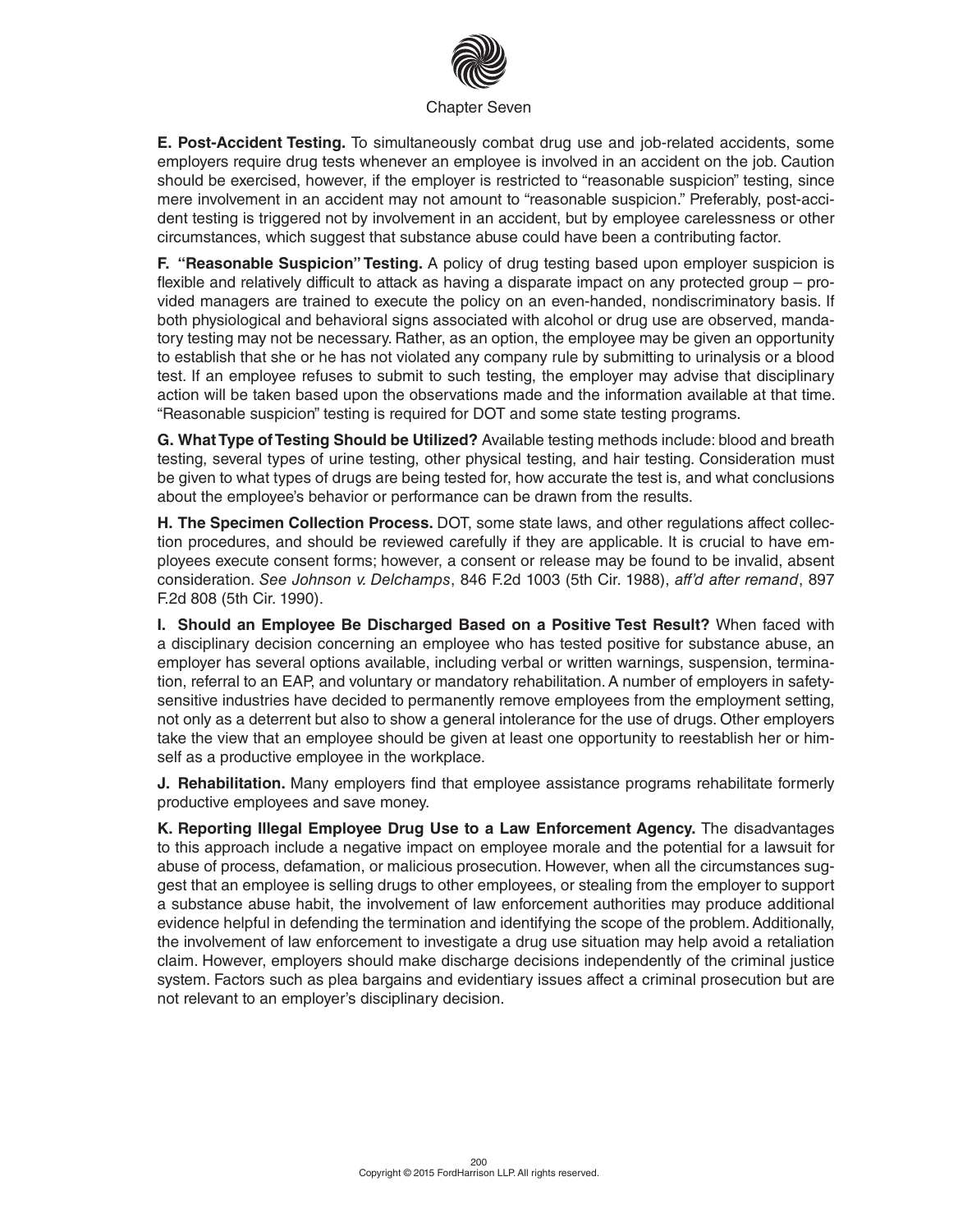

### **IX. IMPACT ON EMPLOYERS OF LAWS PERMITTING RECREATIONAL OR MEDICAL USE OF MARIJUANA**

State laws permitting the medical or, more recently, the recreational, use of marijuana can complicate an employer's ability to enforce its drug-free workplace policy, especially pre-employment drug testing.

**A. Federal Law.** In *Gonzales v. Raich,* 545 U.S. 1 (2005), a nonemployment case, the U.S. Supreme Court upheld the constitutionality of the federal Controlled Substances Act, which means that state laws authorizing the medical or recreational use of marijuana do not insulate drug users from federal law making such behavior criminal. The *Gonzales* decision does not overturn state medical marijuana laws, which primarily direct state law enforcement not to prosecute those who use marijuana in accordance with state limits on medical use and cultivation.

**B. State Medical Use Laws.** As of November 2014, a total of 23 states, the District of Columbia and Guam had laws permitting comprehensive public medical marijuana and cannabis programs. *See State Medical Marijuana Laws,* http://www.ncsl.org/research/health/state-medical-marijuana-laws. aspx*.* Eleven states allow use of "low THC, high cannabidiol (CBD)" products for medical reasons in limited situations or as a legal defense**.** *Id.* States, in addition to the District of Columbia and Guam, that have enacted medical marijuana laws as of August 2014 are: Alaska, Arizona, California, Colorado, Connecticut, Delaware, Hawaii, Illinois, Maine, Maryland, Massachusetts, Michigan, Minnesota, Montana, Nevada, New Hampshire, New Jersey, New Mexico, New York, Oregon, Rhode Island, Vermont, and Washington. While the provisions of state medical marijuana laws vary, most of the state laws focus on protecting medical marijuana users and their physicians and/or caregivers from prosecution under state criminal laws and do not address the rights or responsibilities of employers. However, as discussed below, Minnesota's law specifically prohibits employers from discriminating against a person because of their medical use of marijuana. Thus, state courts have been called upon to determine the extent of an employer's obligation to accommodate employees using marijuana under the medical use laws. Generally, courts have found no such obligation.

**1. Employers Not Required to Accommodate Medical Use of Marijuana.** Both the California Supreme Court, *Ross v. RagingWire Telecommunications, Inc.*, 174 P.3d 200 (Cal. 2008), and the Oregon Supreme Court, *Emerald Steel Fabricators, Inc. v. Bureau of Labor & Indus.,* 230 P.3d 518 (Ore. 2010), have held that discrimination laws in those states do not require employers to accommodate an employee's use of marijuana under the states' medical marijuana use laws. Other state courts have held that their medical marijuana statutes do not regulate private employment. *See Johnson v. Columbia Falls Aluminum Co.*, 350 Mont. 562, 213 P.3d 789 (Mont. March 31, 2009) ("The [Medical Marijuana Act] MMA specifically provides that it cannot be construed to require employers 'to accommodate the medical use of marijuana in any workplace.'") (quoting MCA § 50-46-205(2)(b)); *Roe v. TeleTech Customer Care Mgmt.*, 257 P.3d 586 (Wash. 2011) ("[I]t is unlikely that voters intended to create such a sweeping change to current employment practices [under the Medical Use of Marijuana Act]."); and *Ross v. RagingWire Telecommunications, Inc.*, 174 P.3d 200 (Cal. 2008) ("Nothing in the text or history of the Compassionate Use Act [California's medical marijuana law] suggests the voters intended the measure to address the respective rights and duties of employers and employees").

**2. Laws More Protective of Employees.** Some state laws provide more protection for employees. For example, the laws in Connecticut, Rhode Island, and Maine prohibit employers from penalizing an individual merely because of the person's status as a medical marijuana user. However, the Rhode Island law specifically states that it does not require an employer to accommodate the medical use of marijuana in the workplace. Arizona's law protects medical marijuana cardholders (which may include patients as well as designated caregivers) from discrimination. The law also prohibits discrimination against a registered qualifying patient based on that person's positive test for marijuana unless the patient was impaired by marijuana on the employer's premises or during the hours of employment. While the law does not require an employer to per-